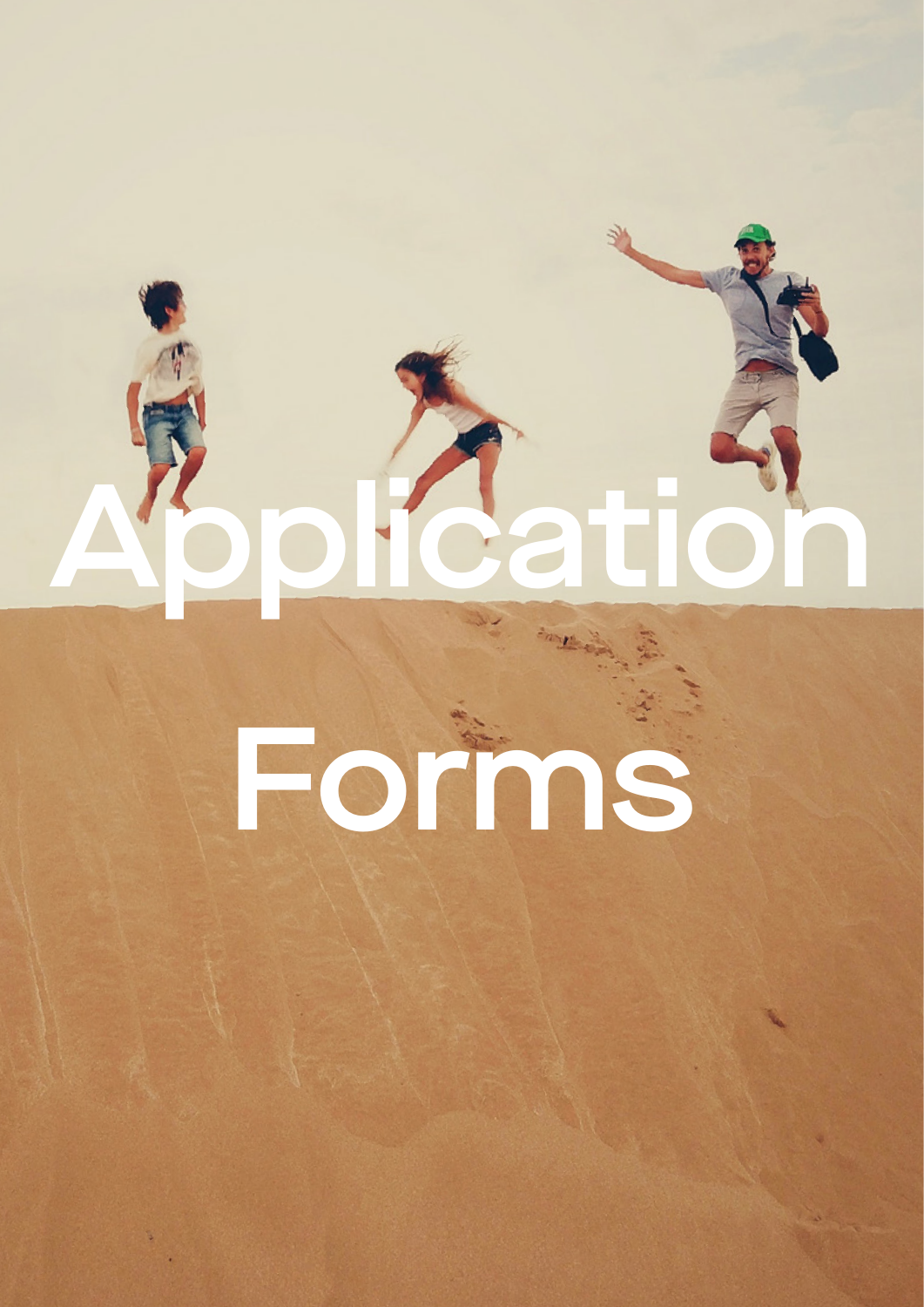# How to Invest

This Application Form (including Direct Debit Authority Form) is part of the Product Disclosure Statement issued by Centuria Life Limited (ABN 79 087 649 054) (AFSL 230867) for the Centuria LifeGoals dated 15 October 2021. The PDS contains important information about the Centuria LifeGoals. Please read the PDS before applying.

Any person who gives another person access to this Application Form must at the same time and by the same means, give the other person access to the PDS (and, if issued, any Supplementary PDS). The offer to which the PDS relates is only available to eligible investors receiving a copy (electronically or

otherwise) in Australia. Unless the context requires otherwise, capitalised terms used in this Application Form have the meaning given to them in the PDS. We reserve the right to accept or refuse any application for investment in the Centuria LifeGoals.

# Online Applications Are Recommended

Go to the following online application website and follow the instructions to complete your application:

lifegoals.centuria.com.au/invest

| Step 1: | Complete the Application Form for Centuria LifeGoals (on page 3) and Centuria LifeGoals Child Plan (on page 11).   |
|---------|--------------------------------------------------------------------------------------------------------------------|
|         | If applicable, complete the Target Market Determination questionnaire (on page 12-13).                             |
| Step 2: | If applicable, complete the Adviser Details section (on page 11).                                                  |
| Step 3: | Complete the Privacy Statement and Signatures form (on page 13-14).                                                |
| Step 4: | Complete the applicable section (Centuria LifeGoals Child Plan must be held by Individual or Joint Investor only). |
|         | Identification Form 1 - Individual, Joint, Sole Trader (on page 15).                                               |
|         | Identification Form 2 - Australian Companies (on page 17-19).                                                      |
|         | Identification Form 3 - Trusts (on page 20-26).                                                                    |
| Step 5: | Complete the Tax Information Form (on page 27).                                                                    |
| Step 6: | Make payment using one of the payment methods (on page 2).                                                         |
| Step 7: | If required complete the Direct Debit Authority Form (on page 28).                                                 |

1

# Checklist - Completing your Application Form

# Where to send your Application

Boardroom Pty Limited C/O Centuria Investor GPO Box 3993 Sydney NSW 2001

*Please Note: Your Application cannot be processed until your payment and the required identification documents have been received by Centuria Life Limited.*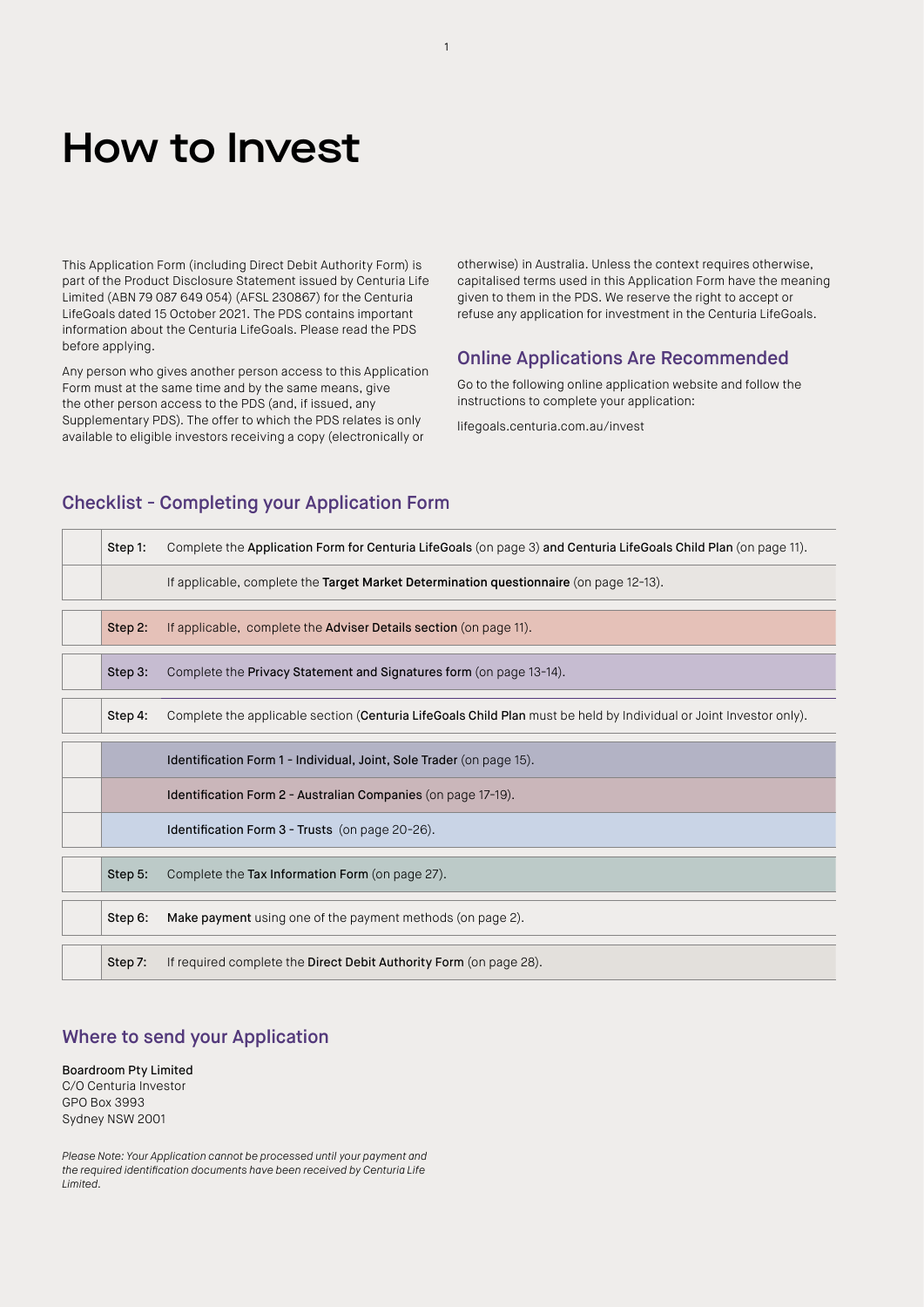Please select one of the three payment methods and indicate on your application your preference. All payments must be made in Australian dollars (AUD).

## **1. BPAY® Telephone and Internet Banking**

You can make payment with your bank using telephone or internet banking. You will need to quote the biller code and reference number when making your payment. Once your original application is accepted, Centuria Investor Services will contact you by phone or email to provide you with your BPAY Reference Number. If you are an existing investor, you can use your Investor Number as your BPAY reference. Please make your payment within 14 days of this notification.

| Fund               | <b>BPAY</b> details |                    |  |  |  |  |
|--------------------|---------------------|--------------------|--|--|--|--|
| Centuria LifeGoals | =<br><b>PAY</b>     | Biller code 315879 |  |  |  |  |

® Registered to BPAY Pty Ltd ABN 69 079 137 518

# 2. Direct Debit (maximum \$500,000)

Direct debit will be made through the Bulk Electronic Clearing System **(BECS)** from your account held at the financial institution you have nominated on the direct debit authority form on page 26.

By completing this section, you have understood and agreed to the terms and conditions governing the debit arrangements between you and Centuria Life Limited, as set out in this Request and in your Direct Debit Request Service Agreement, a copy of which is available on page 55 of the PDS.

# 3. Electronic Funds Transfer (EFT)

Please transfer funds electronically to the following account and send your completed Application Form to the address below.

| Account name:                                              | Centuria LifeGoals                    |  |  |  |
|------------------------------------------------------------|---------------------------------------|--|--|--|
| BSB:                                                       | 082-001                               |  |  |  |
| Account number: 23-231-3591                                |                                       |  |  |  |
| Your reference:                                            | [please use the name of the investor] |  |  |  |
| Your reference: It is important to include your investment |                                       |  |  |  |

entity as your reference to ensure there is no delay with your investment. If you are an existing investor please use your Investor Number.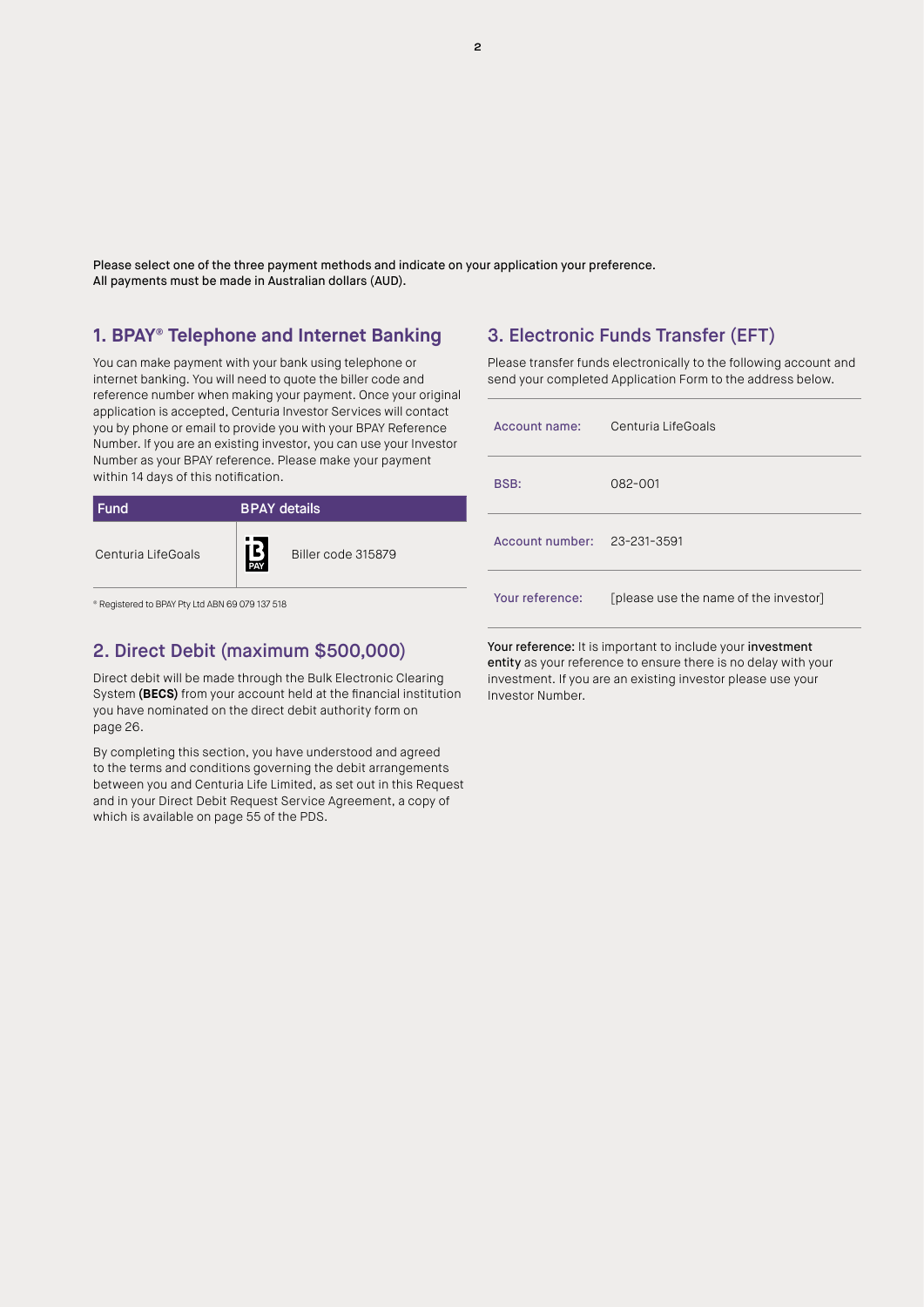#### Guide to completing this Application Form.

- Complete the form for each New Investor nominated on your Application.
- Complete the form in pen using BLOCK LETTERS and mark appropriate answers with a cross X or number.
- If you have any queries, please contact the Centuria Investor Services team on 1800 182 257.

## **1. Investor Identification**

*The AML legislation requires Centuria Life Limited to confirm the identity of each Investor. If Centuria Life Limited is not able to do so, it may not be able to accept your Application.*

*If you have previously invested in a Centuria Life Limited product or fund, we already have your AML information on record.*

Has the person/entity invested in a Centuria Fund previously?

Yes, Investor number:

Has there been any change to the following?

- If applying as a company, the company details including directors, benefical owners and key stakeholders (greater than 25% of shares).
- If applying as a trust, the trust details including trustee and beneficiaries.

Yes - You must complete the Identification Form referring to your investment entity.

No - Complete the Tax Information Form on page 27 (if not completed previously).

No, I have not invested previously.

In addition to this Application Form, you also need to complete the Investor Identification Form appropriate to the type of investor you are, as below.

1. Individual/Joint Investor > Complete Investor Identification Form – Individuals

2. Company > Complete Investor Identification Form – Australian Companies

3. Trust > Complete Investor Identification Form – Trust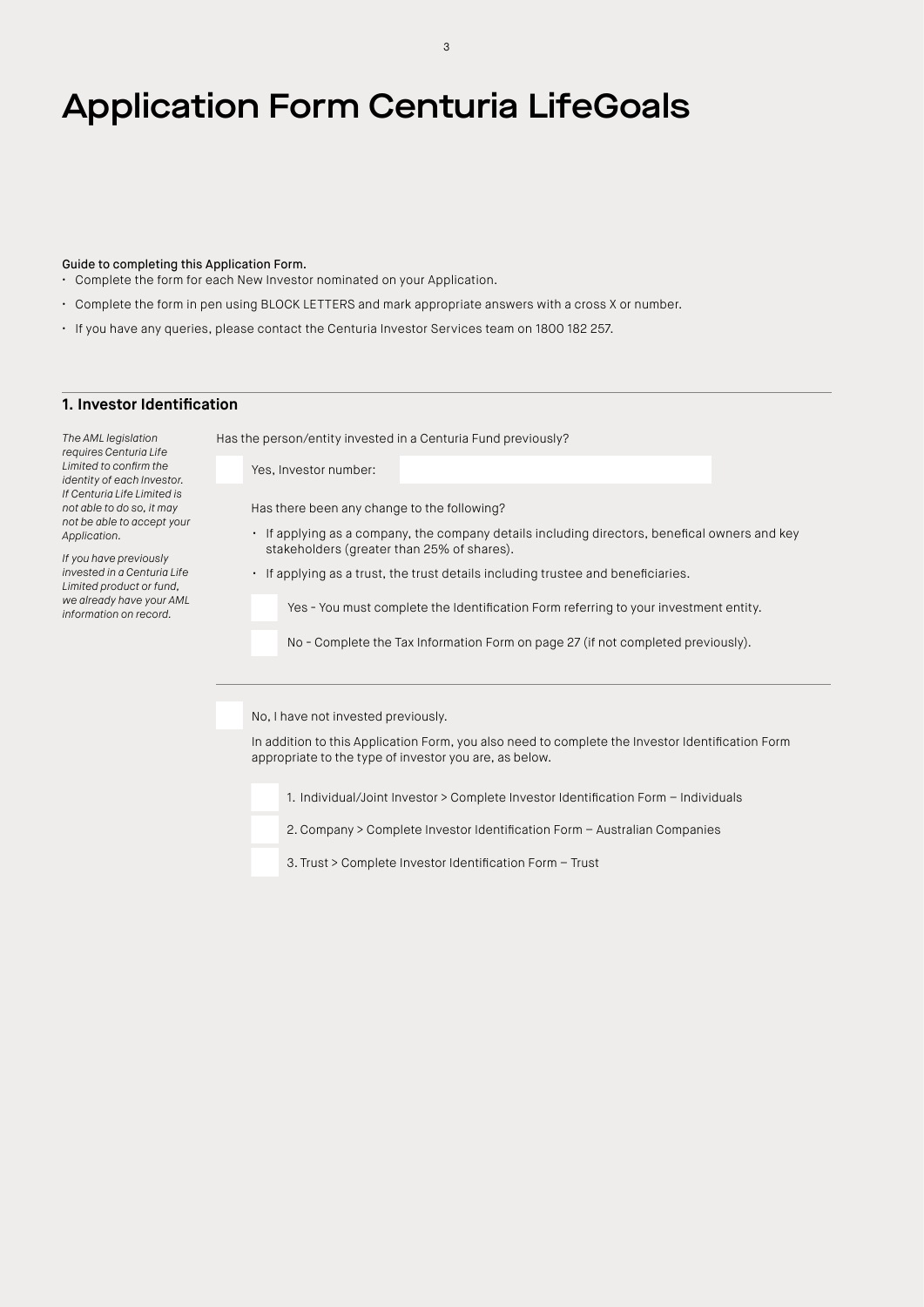## **2. Investment Entity Details**

The below Investment Entity will be the noted holder on all statements and correspondence. If no Life Insured is noted on page 8, the entity named here is the Primary Investor and Life Insured.

| These contact<br>details will be used<br>for all investment | Title        | Given name(s) |       |            |         |
|-------------------------------------------------------------|--------------|---------------|-------|------------|---------|
| correspondence.                                             | Surname      |               |       |            |         |
|                                                             |              |               |       |            |         |
|                                                             | Address      |               |       |            |         |
|                                                             |              |               |       |            |         |
|                                                             | Suburb       |               | State | Postcode   | Country |
|                                                             |              |               |       |            |         |
|                                                             | Work phone   |               |       | Home phone |         |
|                                                             |              |               |       |            |         |
|                                                             | Mobile phone |               |       |            |         |
|                                                             |              |               |       |            |         |
|                                                             | Email        |               |       |            |         |
|                                                             |              |               |       |            |         |
|                                                             |              |               |       |            |         |

## **3. Investor Contact**

#### Authority to instruct Centuria (joint applicants only)

Please select which joint applicants have authority to instruct on the investment and bind the other joint investor(s) for future transactions (including additional investments, switches and withdrawals).

| All Applicants (default) | Applicant 1 | Applicant 2 | Either Applicant |
|--------------------------|-------------|-------------|------------------|
|--------------------------|-------------|-------------|------------------|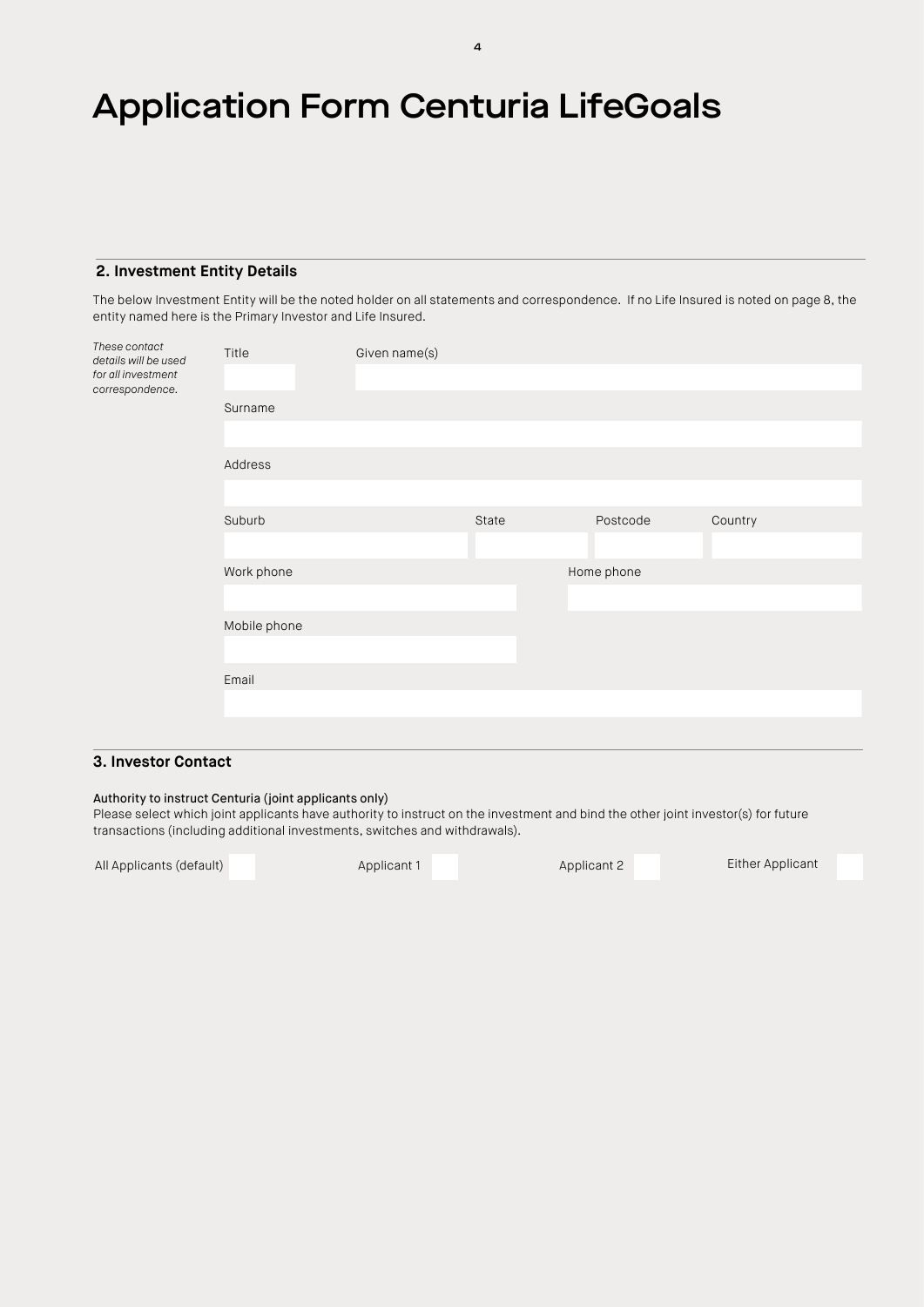#### **4. Investment Options -** Initial and Regular Investment Plan (minimum initial investment \$500)

IMPORTANT: The LifeGoals product requires you to select your own investment options that best fit your risk tolerances and objectives. The risk profile, investment objectives and strategy of each of the underlying investment options (the Investment Option Features) can be found on page 23 to 30 of the PDS.

It is important that you read and understand the risk profile of each underlying option and are comfortable that they are suitable for you particular financial situation, needs and objectives.

Where you have selected a sector specific fund (e.g. a fund investing in Australian Shares only), you should give consideration diversifying you investment across multiple investment choices within the LifeGoals menu or otherwise across your investable assets held outside of this product, particularly where these funds also have a risk level of High or Very High.

If you require any further information on any of the investment options, please contact us on 1300 50 50 50.

By ticking this box, you acknowledge that you have read and understood the Investment Options features.

| Cash and Fixed Interest Funds                                                 |                                               | <b>Initial Investment Amount</b> | <b>Regular Investment Amount</b>              |
|-------------------------------------------------------------------------------|-----------------------------------------------|----------------------------------|-----------------------------------------------|
| <b>Pendal Short Term</b><br><b>Income Securities Fund</b>                     | $\textcircled{\scriptsize\textsf{t}}$         |                                  | $\, \, \varphi$                               |
| Vanguard Australian<br><b>Fixed Interest Index Fund</b>                       | $\mathfrak{P}$                                |                                  | \$                                            |
| <b>BetaShares Australian</b><br><b>Investment Grade</b><br>Corporate Bond ETF | $\, \, \raisebox{12pt}{$\scriptstyle \circ$}$ |                                  | \$                                            |
| Pimco Australian Bond<br>Fund                                                 | $\mathcal{L}$                                 |                                  | \$                                            |
| Pimco Global Bond Fund                                                        | \$                                            |                                  | \$                                            |
| <b>Diversified Balanced Funds</b>                                             |                                               |                                  |                                               |
| Vanguard Diversified<br><b>Balanced Index Fund</b>                            | $$\mathbb{S}$$                                |                                  | \$                                            |
| <b>Russell Investments</b><br><b>Balanced Fund</b>                            | $\, \, \raisebox{12pt}{$\scriptstyle \circ$}$ |                                  | \$                                            |
| <b>MLC Wholesale Horizon</b><br>4 Balanced Portfolio                          | $\mathfrak{P}$                                |                                  | \$                                            |
| <b>Pendal Sustainable</b><br><b>Balanced Fund</b>                             | $\, \, \raisebox{12pt}{$\scriptstyle \circ$}$ |                                  | $\, \, \raisebox{12pt}{$\scriptstyle \circ$}$ |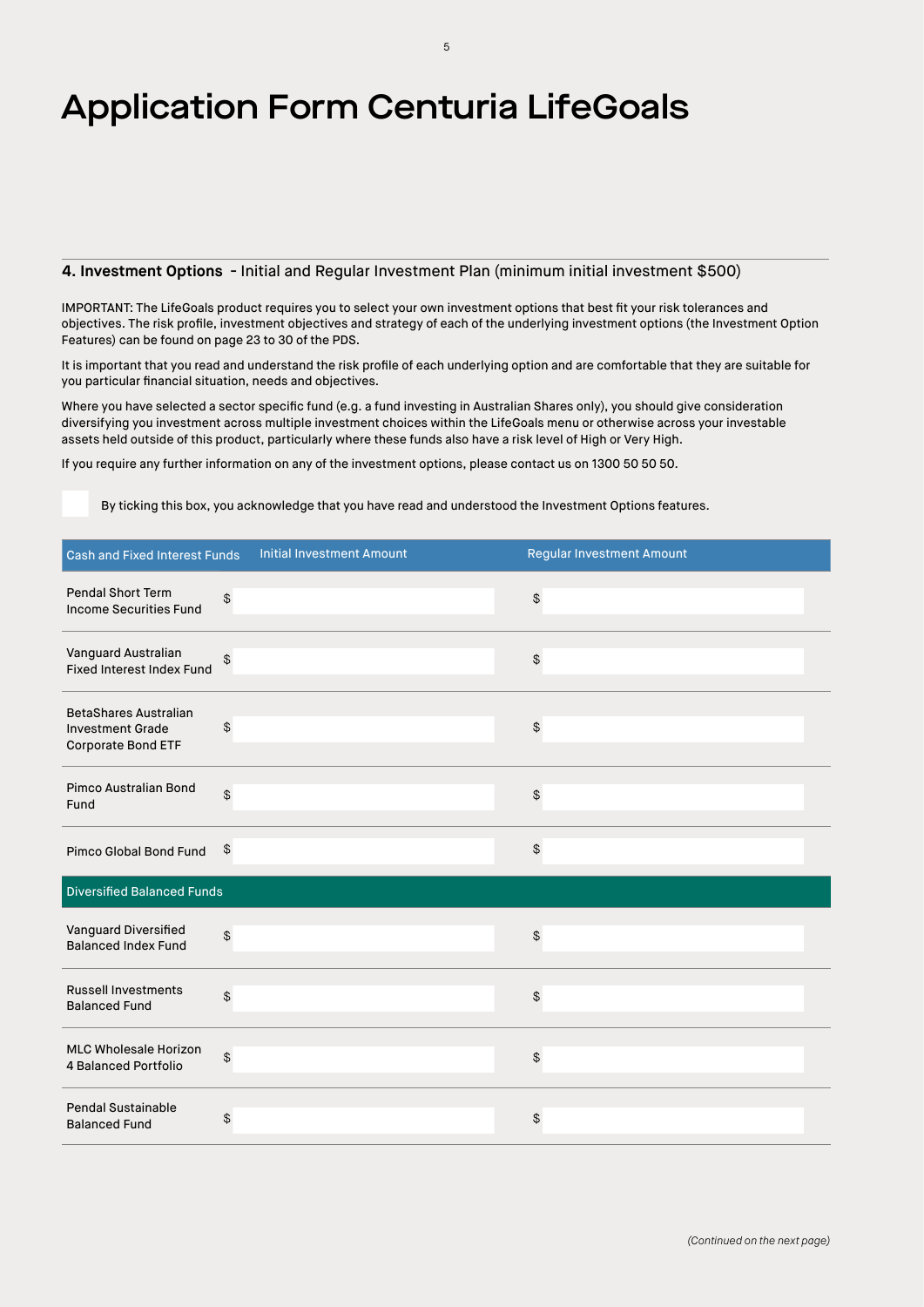| <b>Diversified Growth Funds</b>                                    |                                               |                                               |
|--------------------------------------------------------------------|-----------------------------------------------|-----------------------------------------------|
| Vanguard Diversified<br>Growth Index Fund                          | $\, \, \raisebox{12pt}{$\scriptstyle \circ$}$ | $\, \, \Phi$                                  |
| <b>Russell Investments</b><br><b>Growth Fund</b>                   | $\mathbb{S}$                                  | $\, \, \oplus$                                |
| MLC Wholesale Horizon<br>5 Growth Portfolio                        | $\, \, \raisebox{12pt}{$\scriptstyle \circ$}$ | $\, \, \raisebox{12pt}{$\scriptstyle \circ$}$ |
| Schroder Real Return<br>Fund                                       | $\, \, \mathbb{S} \,$                         | $\, \, \oplus$                                |
| <b>Australian Share Funds</b>                                      |                                               |                                               |
| Vanguard Australian<br>Shares Index Fund                           | $\mathbb{S}$                                  | $\, \, \raisebox{12pt}{$\scriptstyle \circ$}$ |
| <b>AB Managed</b><br><b>Volatility Equities Fund</b>               | $\, \, \raisebox{12pt}{$\scriptstyle \circ$}$ | $\, \, \clubsuit$                             |
| Bennelong Concentrated \$<br>Australian Equities Fund              |                                               | $\, \, \clubsuit$                             |
| Firetrail Australian High<br><b>Conviction Fund</b>                | $\, \, \mathbb{S} \,$                         | $\, \, \oplus$                                |
| <b>BetaShares Geared</b><br>Australian Equity Fund<br>(hedge fund) | $\, \, \raisebox{12pt}{$\scriptstyle \circ$}$ | $\, \, \clubsuit$                             |
| <b>Fidelity Future</b><br><b>Leaders Fund</b>                      | $\, \, \raisebox{12pt}{$\scriptstyle \circ$}$ | $\, \, \clubsuit$                             |
| <b>Alphinity Sustainable</b><br>Share Fund                         | $\mathfrak{P}$                                | $\, \, \oplus$                                |
| Greencape Broadcap<br>Fund                                         | $\, \, \raisebox{12pt}{$\scriptstyle \circ$}$ | $\, \, \clubsuit$                             |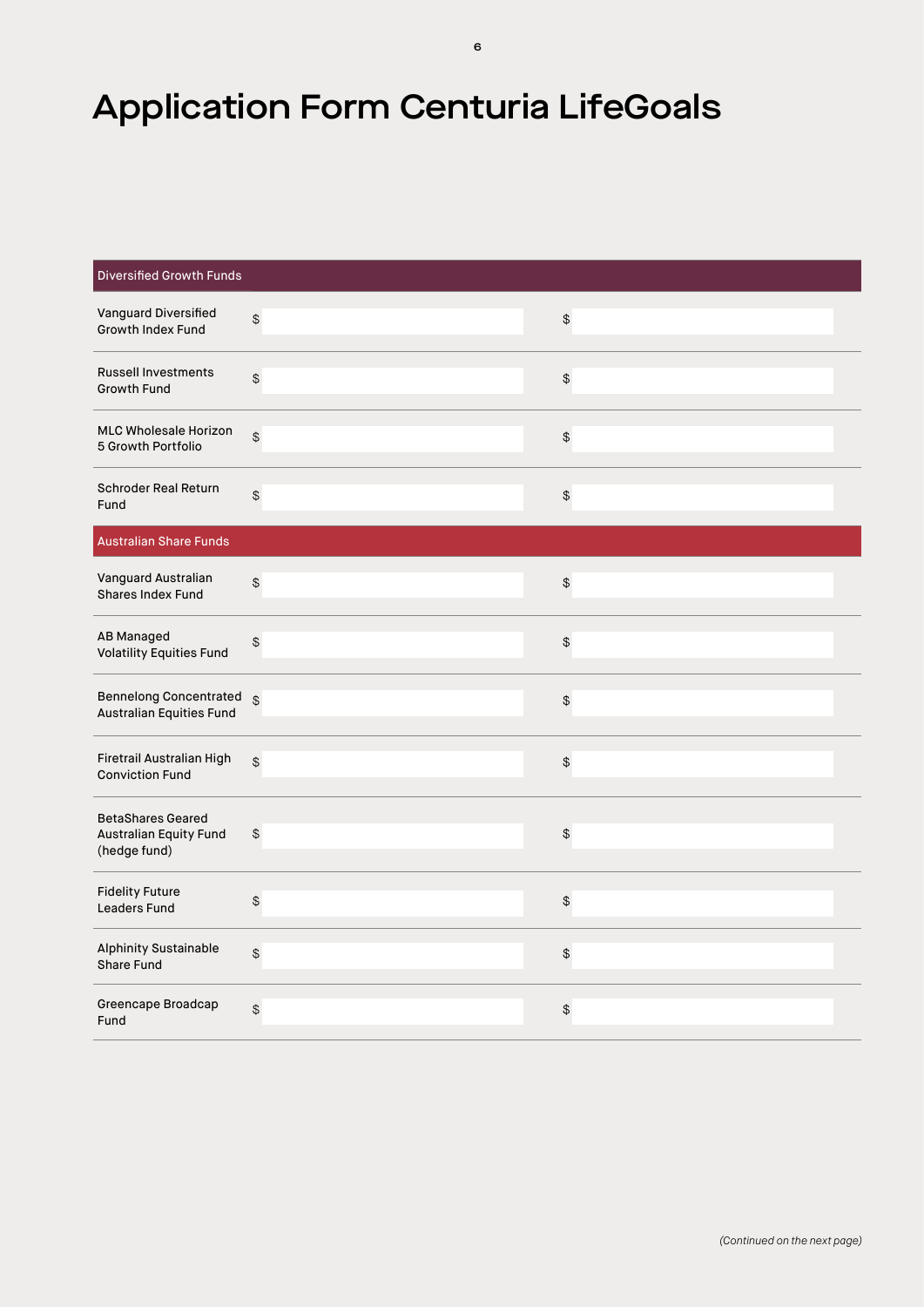| <b>International Share Funds</b>                                       |                                                                                   |                                                   |
|------------------------------------------------------------------------|-----------------------------------------------------------------------------------|---------------------------------------------------|
| Vanguard International<br>Shares Index Fund                            | $\mathfrak{P}$                                                                    | $\, \, \raisebox{12pt}{$\scriptstyle \circ$}$     |
| Vanguard International<br>Small Companies Index<br>Fund                | $\mathfrak{P}$                                                                    | $\, \, \raisebox{12pt}{$\scriptstyle \circ$}$     |
| <b>Walter Scott Global</b><br>Equity Fund (Unhedged)                   | $\, \, \mathbb{S} \,$                                                             | $\, \, \raisebox{-1.5pt}{\text{\circle*{1.5}}}\,$ |
| T. Rowe Price<br><b>Global Equity Fund</b>                             | $\mathfrak{P}$                                                                    | $\mathbb{S}$                                      |
| Magellan Global Fund                                                   |                                                                                   |                                                   |
| Property and Infrastructure Funds                                      |                                                                                   |                                                   |
| Vanguard Australian<br><b>Property Securities</b><br><b>Index Fund</b> | $\mathfrak{P}$                                                                    | $\, \, \raisebox{12pt}{$\scriptstyle \circ$}$     |
| Magellan Infrastructure<br>Fund                                        | $\mathbb{S}$                                                                      | $\, \, \raisebox{12pt}{$\scriptstyle \circ$}$     |
| Centuria Multi-Manager Funds                                           |                                                                                   |                                                   |
| Centuria Balanced Fund                                                 | $\mathfrak{P}$                                                                    | $\, \, \raisebox{-1.5pt}{\text{\circle*{1.5}}}\,$ |
| Centuria Growth Bond<br>Fund                                           | $\mathfrak{P}$                                                                    | $\mathbb{S}$                                      |
| Centuria Australian<br><b>Shares Fund</b>                              | $\mathfrak{P}$                                                                    | $\, \, \raisebox{12pt}{$\scriptstyle \circ$}$     |
|                                                                        | <b>Total Initial Investment</b><br>$\mathfrak{P}$<br>Nominal term: (min 10 years) | <b>Total Regular Investment</b><br>\$             |

You can nominate any term between 10 and 40 years. Regardless of the nominated period you can access your funds at anytime and your investment can continue after the term. If you leave this blank you will default to a 40 year term to give you maximum flexibility. See page 15 of the PDS for more details.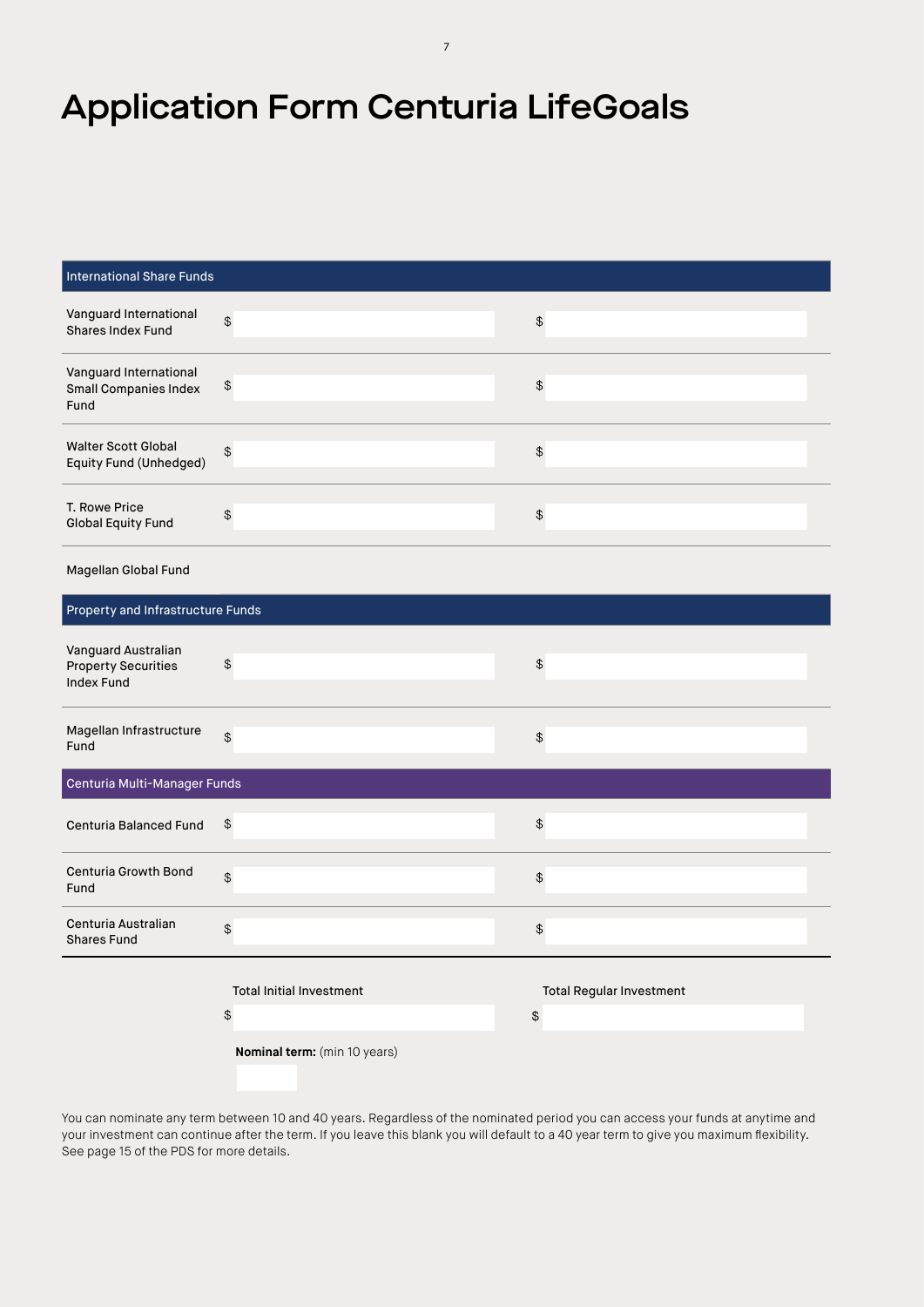## **5. Regular Investment Plan Frequency and 125% Rule**

I/We wish to participate in the Regular Investment Plan and I/we agree to be bound by the service agreement terms and conditions outlined in the Direct Debit Request Service Agreement. Direct debits are processed on day 17 of each month. If the processing day falls on a weekend, public holiday, state holiday or a non-business day your debits would be processed on next business day. It may also take funds up to 3 days to clear depending on the financial institution you bank with.

|                                                       |                                                                                                                                         | Direct debit to commence             |  |                                                                                                                                                                                                                                                             |  |         |  |           |        |  |     |
|-------------------------------------------------------|-----------------------------------------------------------------------------------------------------------------------------------------|--------------------------------------|--|-------------------------------------------------------------------------------------------------------------------------------------------------------------------------------------------------------------------------------------------------------------|--|---------|--|-----------|--------|--|-----|
| Frequency                                             |                                                                                                                                         |                                      |  |                                                                                                                                                                                                                                                             |  | Monthly |  | Quarterly | Yearly |  |     |
|                                                       |                                                                                                                                         |                                      |  | Would you like the regular contribution to automatically increase annually to take advantage of the 125% rule. If so, by how much<br>would you like the contribution amount to increase on the anniversary of you commencing the regular contribution plan. |  |         |  |           |        |  |     |
| 0% (Default)                                          |                                                                                                                                         | 5%                                   |  | 10%                                                                                                                                                                                                                                                         |  | 15%     |  | 20%       |        |  | 25% |
|                                                       | Please complete the Direct Debit Authority form on page 26.<br>If you do not complete this form, your investment will not be processed. |                                      |  |                                                                                                                                                                                                                                                             |  |         |  |           |        |  |     |
| <b>6. Payment Details</b>                             |                                                                                                                                         |                                      |  |                                                                                                                                                                                                                                                             |  |         |  |           |        |  |     |
| These details are                                     |                                                                                                                                         | Please indicate your payment method: |  |                                                                                                                                                                                                                                                             |  |         |  |           |        |  |     |
| required so your<br>payment can be<br>matched to your | > Complete Direct Debit Authority form on page 28.<br><b>Direct Debit</b>                                                               |                                      |  |                                                                                                                                                                                                                                                             |  |         |  |           |        |  |     |
| Application Form.                                     |                                                                                                                                         | <b>EFT</b>                           |  | > Your Reference                                                                                                                                                                                                                                            |  |         |  |           |        |  |     |
|                                                       |                                                                                                                                         | $BPAY^*$                             |  | > Please refer to payment section 'How to Invest' on page 2.                                                                                                                                                                                                |  |         |  |           |        |  |     |

## **7. Source of Funds**

*Please confirm the source and origin of funds being invested. e.g. Inheritance, savings or superannuation contributions.*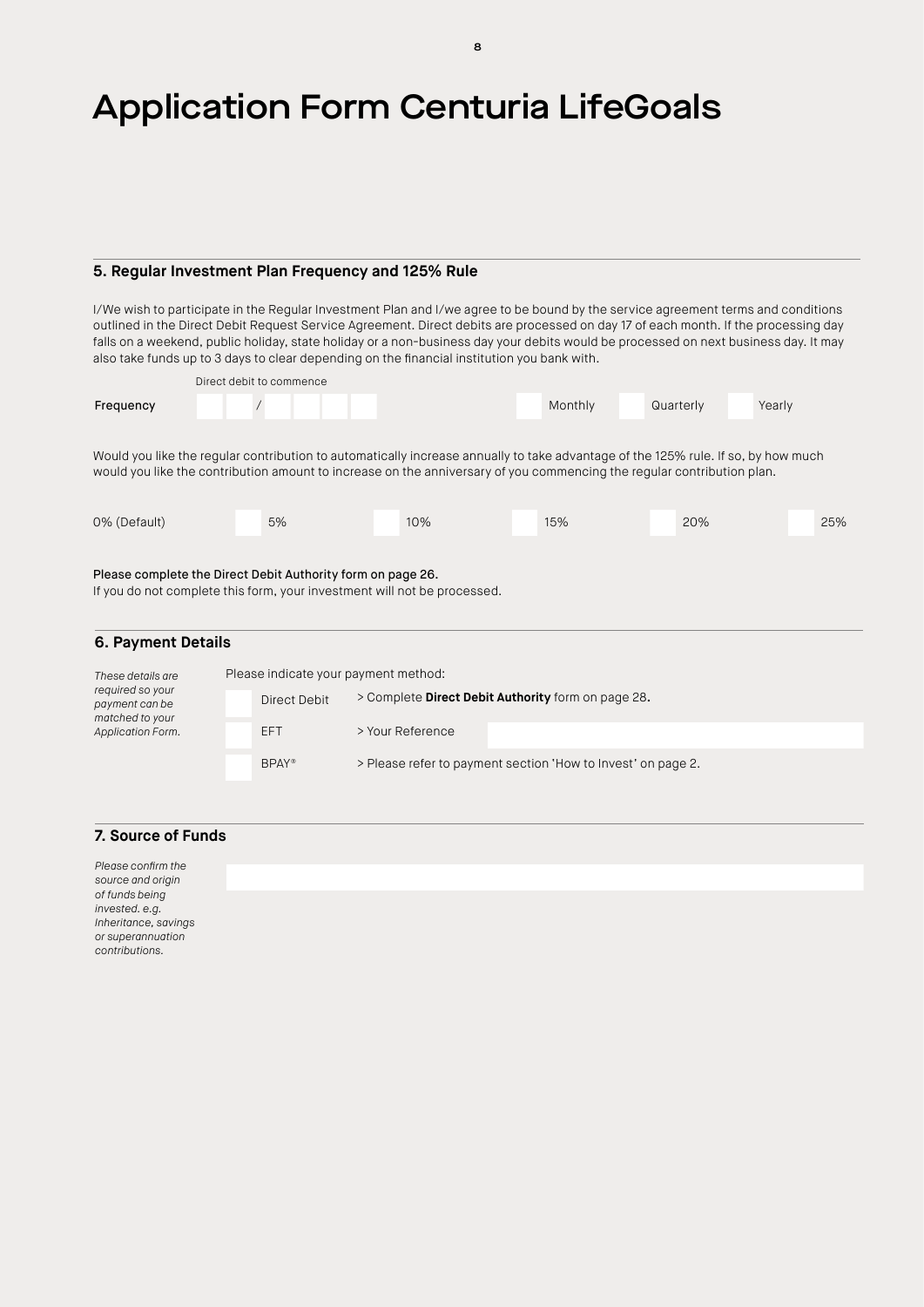## **8. Life insured**

- If no Life Insured is nominated, it will default to the Investment Entity named on page 4.
- If you are completing the Centuria LifeGoals Child Plan on page 11 the nominated child must be the only life insured.
- Once the life insured is selected it cannot be changed, however you can add additional Life Insured to the policy during the the nominated term.

| LIFE             | Title       | Given name(s) |       |        |          |         |
|------------------|-------------|---------------|-------|--------|----------|---------|
| <b>INSURED 1</b> |             |               |       |        |          |         |
|                  | Surname     |               |       |        |          |         |
|                  |             |               |       |        |          |         |
|                  | Address     |               |       |        |          |         |
|                  |             |               |       |        |          |         |
|                  | Suburb      |               | State |        | Postcode | Country |
|                  |             |               |       |        |          |         |
|                  | Phone (Day) |               |       | Mobile |          |         |
|                  |             |               |       |        |          |         |
|                  | Email       |               |       |        |          |         |
|                  |             |               |       |        |          |         |
| LIFE.            | Title       | Given name(s) |       |        |          |         |
| <b>INSURED 2</b> |             |               |       |        |          |         |
|                  | Surname     |               |       |        |          |         |
|                  |             |               |       |        |          |         |
|                  | Address     |               |       |        |          |         |
|                  |             |               |       |        |          |         |
|                  | Suburb      |               | State |        | Postcode | Country |
|                  |             |               |       |        |          |         |
|                  | Phone (Day) |               |       | Mobile |          |         |
|                  | Email       |               |       |        |          |         |
|                  |             |               |       |        |          |         |
|                  |             |               |       |        |          |         |

If you have additional Life Insured to nominate, please contact **Centuria Investor Services on 1800 182 257**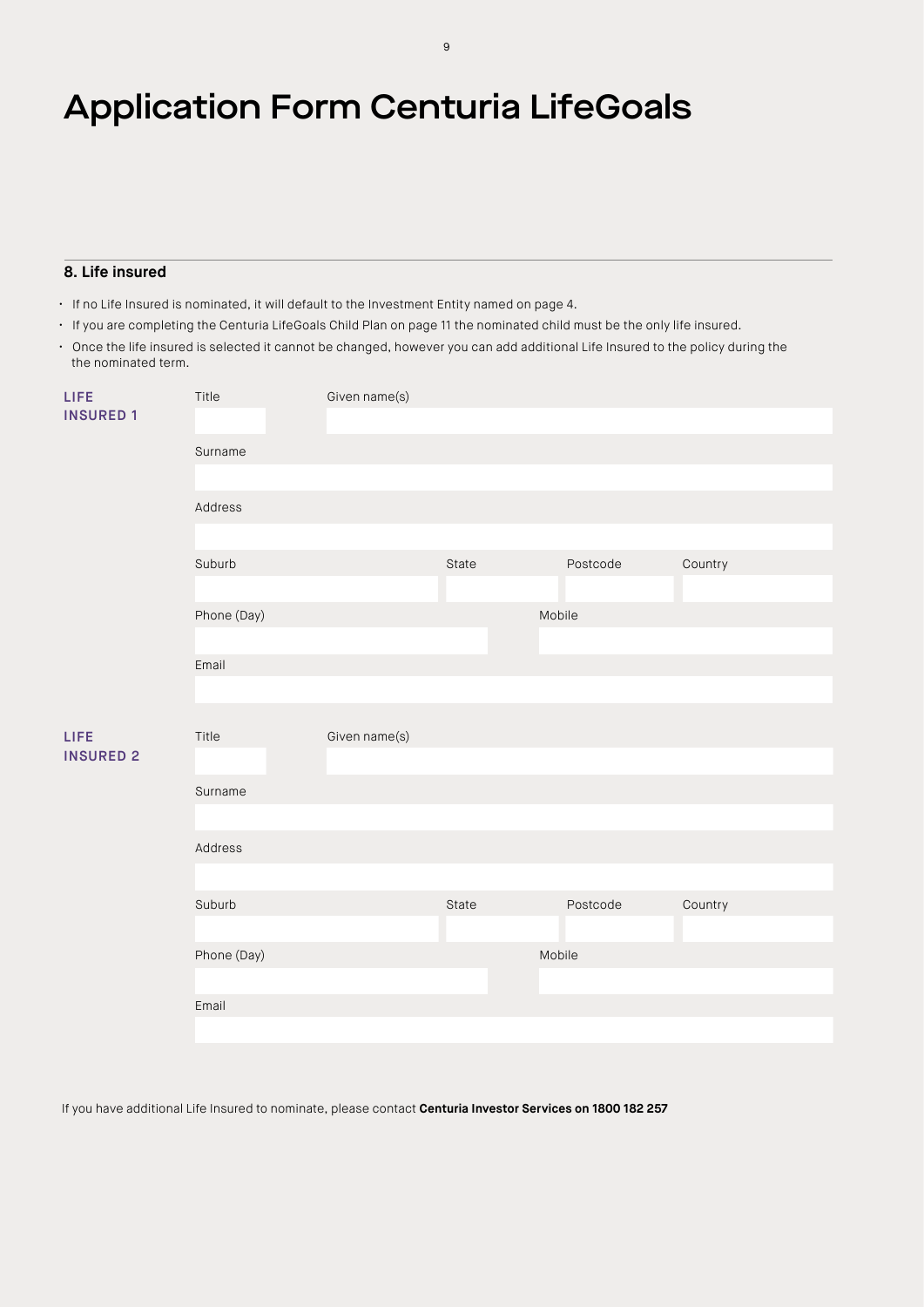## **9. Beneficiary Nomination**

- Beneficiary nomination is only available on individual bonds where Applicant 1 is aged 16 years or older and is the Life Insured.
- Beneficiaries may be changed or revoked by notice in writing from Applicant 1 at any time prior to death.
- A transfer of the Bond by way of an assignment will automatically cancel and revoke any prior nomination.
- When investing in Centuria LifeGoals Child Plan you may still select beneficiaries.
- The Investor must also be the Life Insured to nominate one or more beneficiaries (Nominated Beneficiaries).

I, Applicant 1, nominate the beneficiary(s) listed below to receive the proceeds of the investment(s) to which this application form relates in the proportion specified hereunder.

| Individual as beneficiaries |                                                      |                                                      |  |  |  |  |  |
|-----------------------------|------------------------------------------------------|------------------------------------------------------|--|--|--|--|--|
|                             | Beneficiary 1                                        | Beneficiary 2                                        |  |  |  |  |  |
| Surname                     |                                                      |                                                      |  |  |  |  |  |
| Given Name(s)               |                                                      |                                                      |  |  |  |  |  |
| Date of Birth               | $\overline{\phantom{a}}$<br>$\overline{\phantom{a}}$ | $\overline{\phantom{a}}$<br>$\overline{\phantom{a}}$ |  |  |  |  |  |
| % of benefit                | $\%$                                                 | $\%$                                                 |  |  |  |  |  |
| Phone number                |                                                      |                                                      |  |  |  |  |  |
| Email address               |                                                      |                                                      |  |  |  |  |  |
| <b>Address</b>              |                                                      |                                                      |  |  |  |  |  |
|                             | Beneficiary 3                                        | Beneficiary 4                                        |  |  |  |  |  |
| Surname                     |                                                      |                                                      |  |  |  |  |  |
| Given Name(s)               |                                                      |                                                      |  |  |  |  |  |
| Date of Birth               | $\overline{\phantom{a}}$<br>$\overline{\phantom{a}}$ | $\overline{\phantom{a}}$<br>$\overline{\phantom{a}}$ |  |  |  |  |  |
| % of benefit                | $\%$                                                 | $\%$                                                 |  |  |  |  |  |
| Phone number                |                                                      |                                                      |  |  |  |  |  |
| Email address               |                                                      |                                                      |  |  |  |  |  |
| Address                     |                                                      |                                                      |  |  |  |  |  |
|                             | Beneficiary 5                                        | Beneficiary 6                                        |  |  |  |  |  |
| Surname                     |                                                      |                                                      |  |  |  |  |  |
| Given Name(s)               |                                                      |                                                      |  |  |  |  |  |
| Date of Birth               | $\overline{\phantom{a}}$<br>$\overline{\phantom{a}}$ | $\overline{\phantom{a}}$<br>$\sqrt{ }$               |  |  |  |  |  |
| % of benefit                | $\%$                                                 | $\%$                                                 |  |  |  |  |  |
| Phone number                |                                                      |                                                      |  |  |  |  |  |
| Email address               |                                                      |                                                      |  |  |  |  |  |
| <b>Address</b>              |                                                      |                                                      |  |  |  |  |  |

## **Entities as beneficiaries**

|                                             | <b>Beneficiary 1</b> |   | <b>Beneficiary 2</b> |   |
|---------------------------------------------|----------------------|---|----------------------|---|
| <b>Entity Type</b><br>e.g. Company or Trust |                      |   |                      |   |
| <b>Entity Name</b>                          |                      |   |                      |   |
| <b>ABN Number</b>                           |                      |   |                      |   |
| % of benefit                                |                      | % |                      | % |
| Phone number                                |                      |   |                      |   |
| Email address                               |                      |   |                      |   |

| Beneficiary 2 |   |  |  |
|---------------|---|--|--|
|               |   |  |  |
|               |   |  |  |
|               |   |  |  |
|               | % |  |  |
|               |   |  |  |
|               |   |  |  |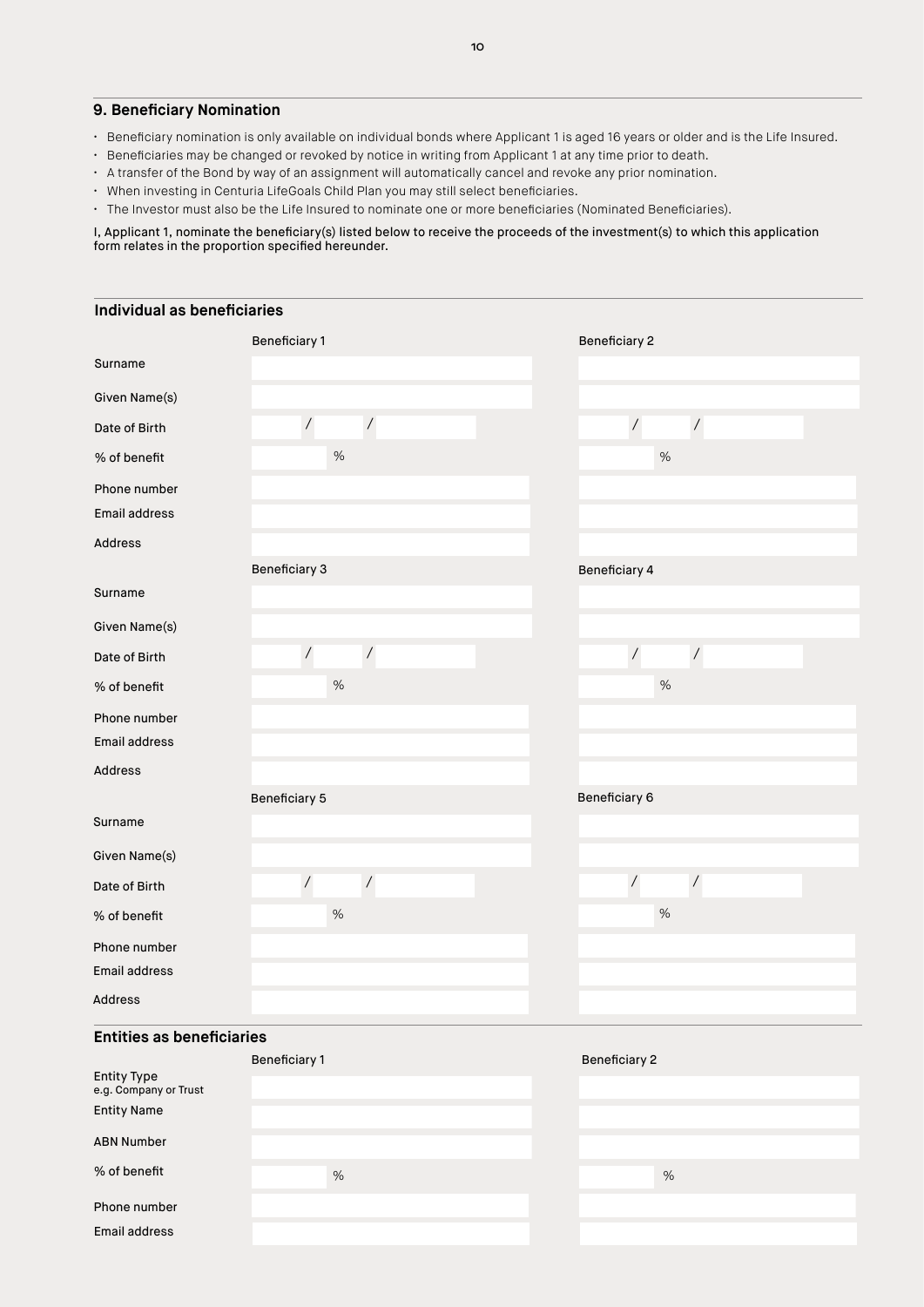# **10. Child Plan**

- Complete this section if you wish to establish a Centuria LifeGoals Child Plan.
- A separate Centuria LifeGoals Child Plan application must be made for each child.
- The selected child must also be the life insured (please complete the life insured section on page 9)
- The investment can be owned individually or jointly, it cannot be owned by a trust or company.
- You may also select beneficiaries to receive the funds in the event of the death of the last surviving life insured.

| <b>Nominated Child Details</b> |                                                                                                                                |               |          |
|--------------------------------|--------------------------------------------------------------------------------------------------------------------------------|---------------|----------|
| Given name(s)                  |                                                                                                                                |               |          |
|                                |                                                                                                                                |               |          |
| Surname                        |                                                                                                                                | Date of birth |          |
|                                |                                                                                                                                |               |          |
| Relationship to policy owner   |                                                                                                                                |               |          |
|                                |                                                                                                                                |               |          |
| <b>Residential address</b>     |                                                                                                                                |               |          |
|                                |                                                                                                                                | State         | Postcode |
|                                |                                                                                                                                |               |          |
| <b>Vesting Age</b>             |                                                                                                                                |               |          |
|                                | The nominated Vesting Age must be between 10 and 25 years of age.<br>If no age is selected it will default to 25 years of age. |               |          |

# **11. Adviser Details**

Please ensure your licensee has signed an RCTI agreement with Centuria Life Limited.

#### **11.1 Contact and initial advice fee**

| Please have your financial Adviser name(s)<br>adviser complete and<br>sign this Section, to<br>confirm they hold a<br>current AFS licence and |                                 | Adviser surname                                   |                                  |
|-----------------------------------------------------------------------------------------------------------------------------------------------|---------------------------------|---------------------------------------------------|----------------------------------|
|                                                                                                                                               | Adviser Email Address           |                                                   |                                  |
| are authorised to deal<br>or advise on managed                                                                                                |                                 |                                                   |                                  |
| investment products.                                                                                                                          | Licensee                        | AFS Licence No.                                   |                                  |
| I hereby direct Centuria<br>Life Limited to pay an                                                                                            |                                 |                                                   |                                  |
| adviser service fee, out<br>of my application monies<br>on my/our behalf to my<br>financial adviser.                                          | Adviser Company (if applicable) | Initial Advice Fee (if applicable) excluding GST* |                                  |
|                                                                                                                                               |                                 | %                                                 | \$                               |
|                                                                                                                                               |                                 |                                                   | *GST will be deducted separately |

*(Continued on the next page)*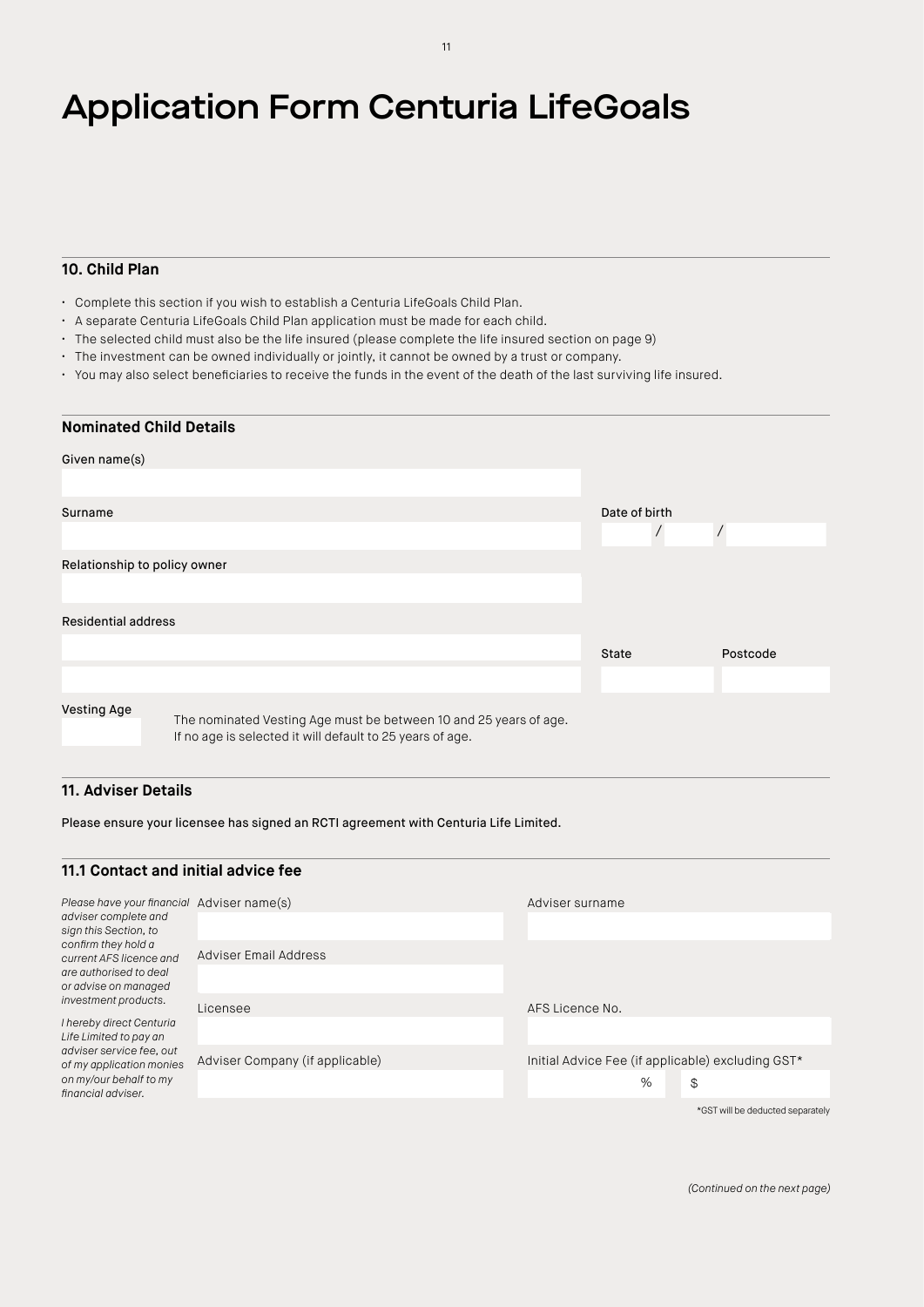#### **11.2 Ongoing Adviser Service Fee**

Adviser Service Fee (Excluding GST & paid monthly in arrears) % p.a. based on the investors account balance or \$ p.a. or such other percentage p.a. or other dollar amount p.a. that Centuria is instructed from time to time to pay to the financial adviser by the Investor.

For both initial and ongoing adviser service fee please ensure your adviser's licensee has signed an RCTI agreement with Centuria Life Limited. Please contact Centuria Investor Services to obtain a copy of the agreement.

## **11.3 Adviser Switch**

I authorise the adviser nominated above to submit investment Option switch requests on my behalf.

#### **12. Target Market Determination**

Please select the option that applies for you.

I am an advised investor. *You are not required to answer the below questions.* I am a direct investor. *Please read the below instructions and answer the target market determination related questions.*

Before proceeding with your application please answer the below questions which may help you determine you are in the target market for this product. If you don't understand the questions or need assistance, please contact us on 1300 50 50 50.

#### **Question 1**

The LifeGoals product offers 31 Investment Options and requires the investor to select the investment option(s) that best aligns to their tolerance for risk and investment objectives. Centuria does not select the options for you and cannot provide you with personal advice. Are you comfortable with selecting your own investment options?

Yes No

## **Question 2**

Investment bonds products are not considered to be in the target market for superannuation funds or for investors who are investing for retirement and don't need early access to their money as both superannuation and investment bonds are tax paid, with superannuation at a lower rate of 15%.

Can you confirm that you are not a superannuation fund looking to invest in the LifeGoals product?

Can you confirm that you are not investing for your retirement and don't need access to your funds pre-retirement?

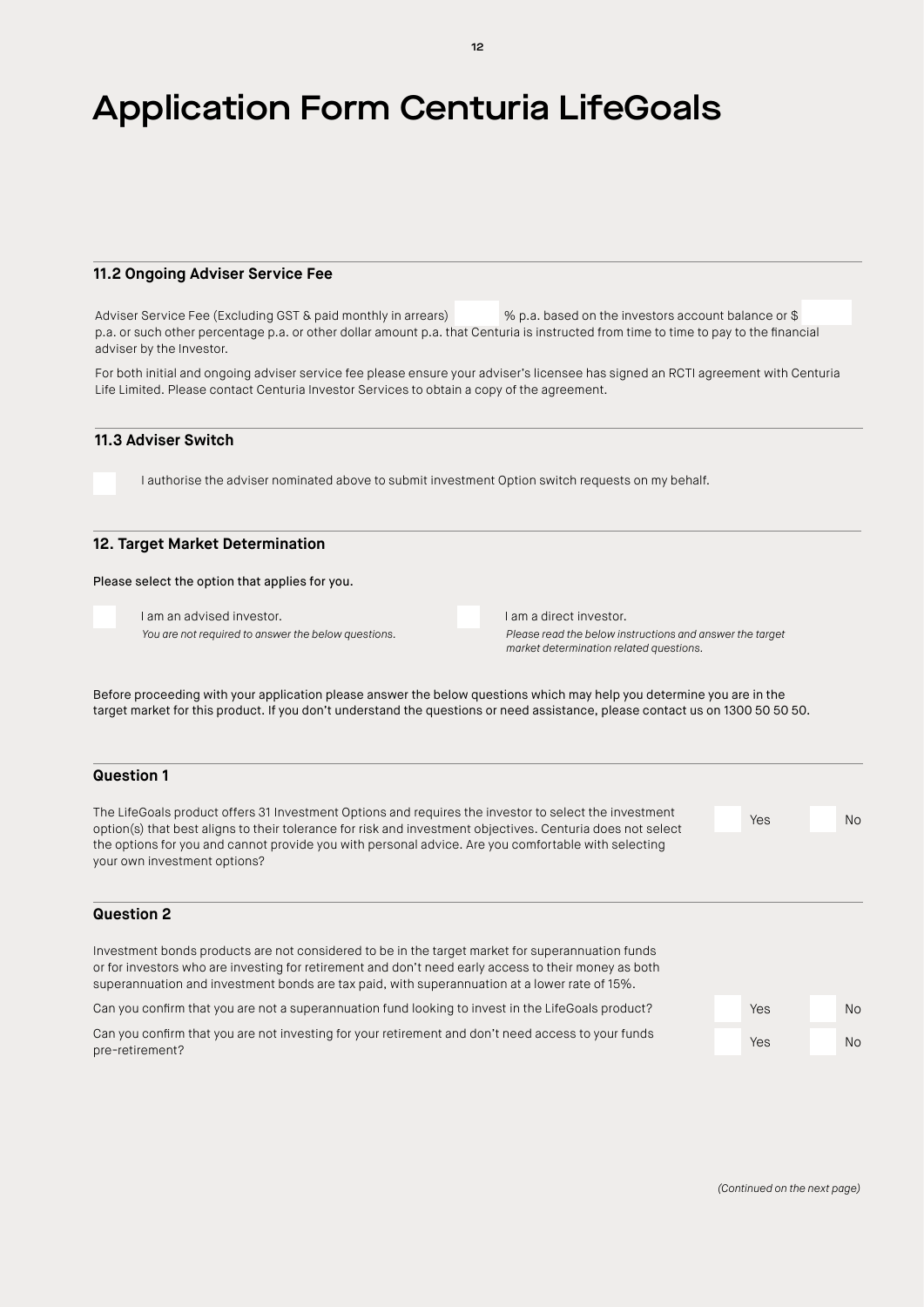| <b>Question 3</b>                                                                                                                                                                                                                                                                                                                                                                                       |            |           |
|---------------------------------------------------------------------------------------------------------------------------------------------------------------------------------------------------------------------------------------------------------------------------------------------------------------------------------------------------------------------------------------------------------|------------|-----------|
| Investment Bonds reinvest the distribution rather than paying them as a regular income to investors and<br>are therefore not considered to be in the target market for investors seeking a product that calculates<br>and pays a regular distribution. Can you confirm that you are not an investor looking for a product that<br>calculates and pays a regular distribution?                           | <b>Yes</b> | <b>No</b> |
| <b>Question 4</b>                                                                                                                                                                                                                                                                                                                                                                                       |            |           |
| Investors that are paying no tax or are in the lowest marginal tax rate bracket are generally not<br>considered to be in the target market for this product unless there is a non tax related outcome<br>(e.g. estate planning). This is because tax is paid within the product at a higher tax rate of 30%<br>and investors may not benefit from the tax benefits under the investment bond structure. |            |           |
| Can you confirm that you are not an investor that is currently paying 0% tax or within the lowest<br>marginal tax rate bracket and is investing primarily for a tax effective strategy?                                                                                                                                                                                                                 | <b>Yes</b> | <b>No</b> |

Important Notice: If you have answered "NO" to any of these questions, this product may not be suitable for you. Before proceeding with your investment, we recommend that you review the target market determination for the product which can be found on our website https://centuria.com.au/design-distribution-obligations-ddo/or by calling us on 1300 50 50 50 and/or seek advice from your financial adviser before deciding to proceed with your investment.

## **13. Privacy Statement and Signatures**

## **1. Privacy**

By signing this application form you acknowledge that you have read, understood and agree to the collection, use and disclosure of your personal information as set out in the section headed 'Privacy Statement' in the PDS or otherwise as required by law. In particular, you agree we may use your personal information to tell you about products or services that might better serve your needs or promotions about any other matters that may be of benefit or interest to you and you also agree your personal information for these purposes may be disclosed to Centuria Life Limited and its related companies, to other organisations, and to relevant service providers (such as the LifeGoals administrator and mail houses).

If you do not want to receive such information, please tick here. If you do not tick the box, we will assume that you want to be provided with the types of information that have been described.

## **2. Preferred method of communication**

By providing your email address, you agree that this email address can be used for all investor correspondence types such as transaction confirmations, statements, reports and other material from Centuria Life Limited.

Alternatively, tick here if you prefer to receive correspondence by post.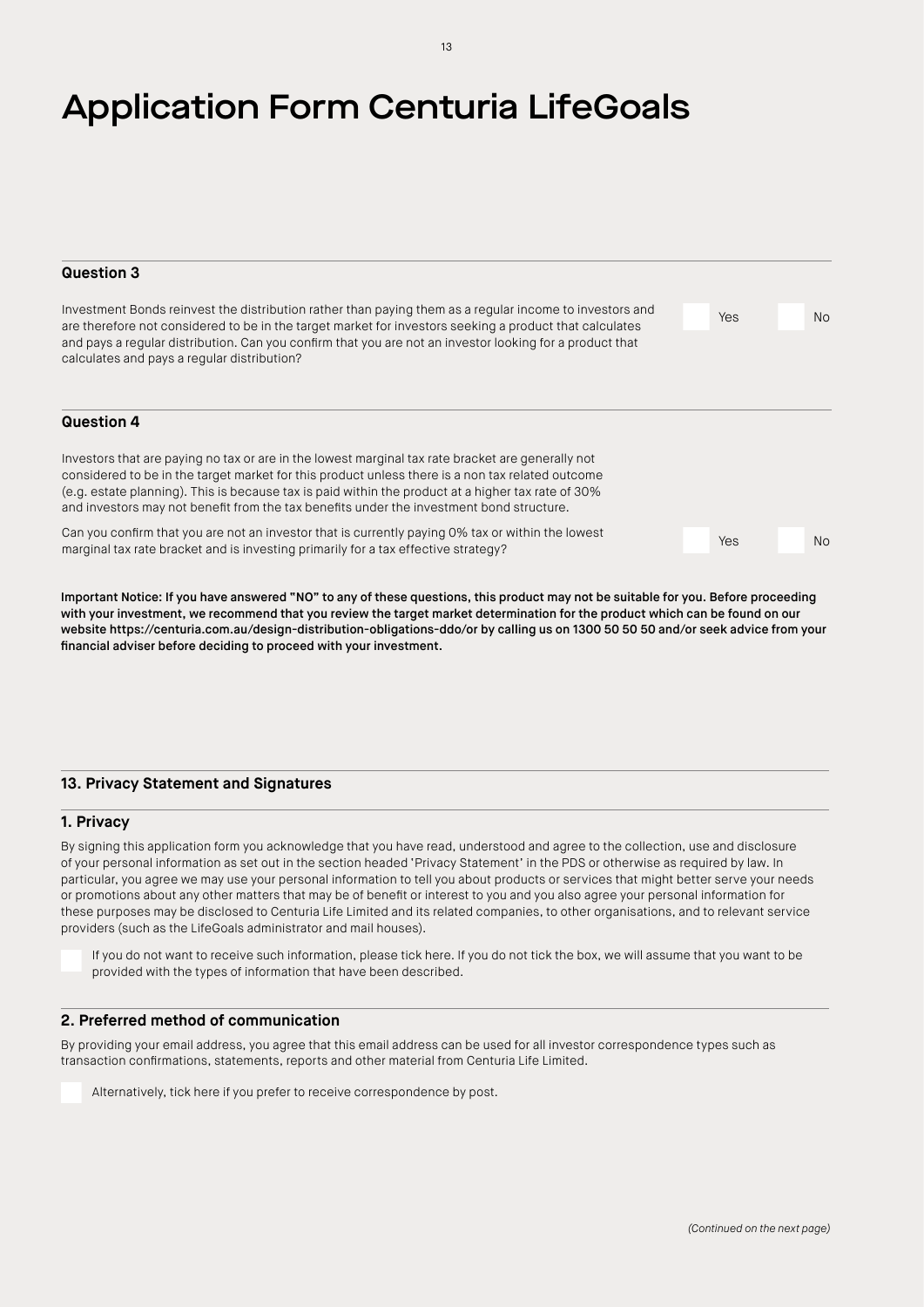#### **3. Declaration and Signatures**

- I/We agree to be bound by the Rules of the Fund (set out in Rule A of Centuria Life Limited's Constitution as amended from time to time) and the terms and conditions of the PDS.
- I/We acknowledge that an investment in Centuria LifeGoals: (i) does not represent an investment in Centuria Life Limited or any subsidiary of Centuria Capital Limited; and (ii) is subject to investment and other risks, including possible delays in repayment and the loss of income and capital invested.
- I/We acknowledge that neither Centuria Capital nor any of its subsidiaries guarantees the performance of Centuria LifeGoals or the return or repayment of capital or income.
- I/We confirm that where the investment has been recommended to me by a financial planner/adviser, that planner/adviser has explained to me the features and risks of the products as detailed in the PDS.
- I/We have personally received the PDS or a complete and unaltered print out of the electronic PDS accompanied by, or attached to, this application form, which I/we have read and understood before applying to invest in LifeGoals.
- I/We consent to my/our information being disclosed between those entities outlined under 'Privacy Statement', and to its use for direct marketing (subject to my/our right of opt-out at any time), product management and development and for other reasonable purposes.
- If this application form is signed under a Power of Attorney, then the Attorney certifies that no notice of revocation of that power has been received.
- I/we have instructed Centuria Life Limited to make payments to my/our licensed financial adviser. I/we understand that these payments as detailed on the application form represent a deduction from the value of my investment in the Bond and will be paid by Centuria Life Limited as agent of the recipient named on page 11 of the application form.
- I/We have no reason to suspect that our contribution lodged with this Application or any subsequent contributions is or will be derived from or related to any money laundering, terrorism financing or other illegal activities.
- If the switch declaration has been agreed to on page 12. I/We agree to the adviser noted on page 12 to switch my invetment on my/our behalf.

Please note: If you have received an electronic copy of the PDS, then Centuria Life Limited will provide you with a paper copy of the PDS, this form, and any supplementary document on request. Applications received from companies must be signed in accordance with their constitution.

#### **4. Signatures**

| All authorised<br>signatories to sign. If<br>any to sign is ticked,<br>this will authorise<br>any signatory to<br>operate the account<br>in the future. |           | Signature A                                                 |           |                 |       | Signature B              |  |
|---------------------------------------------------------------------------------------------------------------------------------------------------------|-----------|-------------------------------------------------------------|-----------|-----------------|-------|--------------------------|--|
|                                                                                                                                                         | Full name |                                                             | Full name |                 |       |                          |  |
|                                                                                                                                                         |           |                                                             |           |                 |       |                          |  |
|                                                                                                                                                         | Date      |                                                             | Date      |                 |       |                          |  |
|                                                                                                                                                         |           |                                                             |           |                 |       |                          |  |
|                                                                                                                                                         |           | If a company officer or trustee you must specify your title |           |                 |       |                          |  |
|                                                                                                                                                         | Director  | Sole Director & Company Secretary                           |           | <b>Director</b> |       | <b>Company Secretary</b> |  |
|                                                                                                                                                         |           |                                                             |           |                 |       |                          |  |
|                                                                                                                                                         | Trustee   | Other                                                       |           | Trustee         | Other |                          |  |
|                                                                                                                                                         |           |                                                             |           |                 |       |                          |  |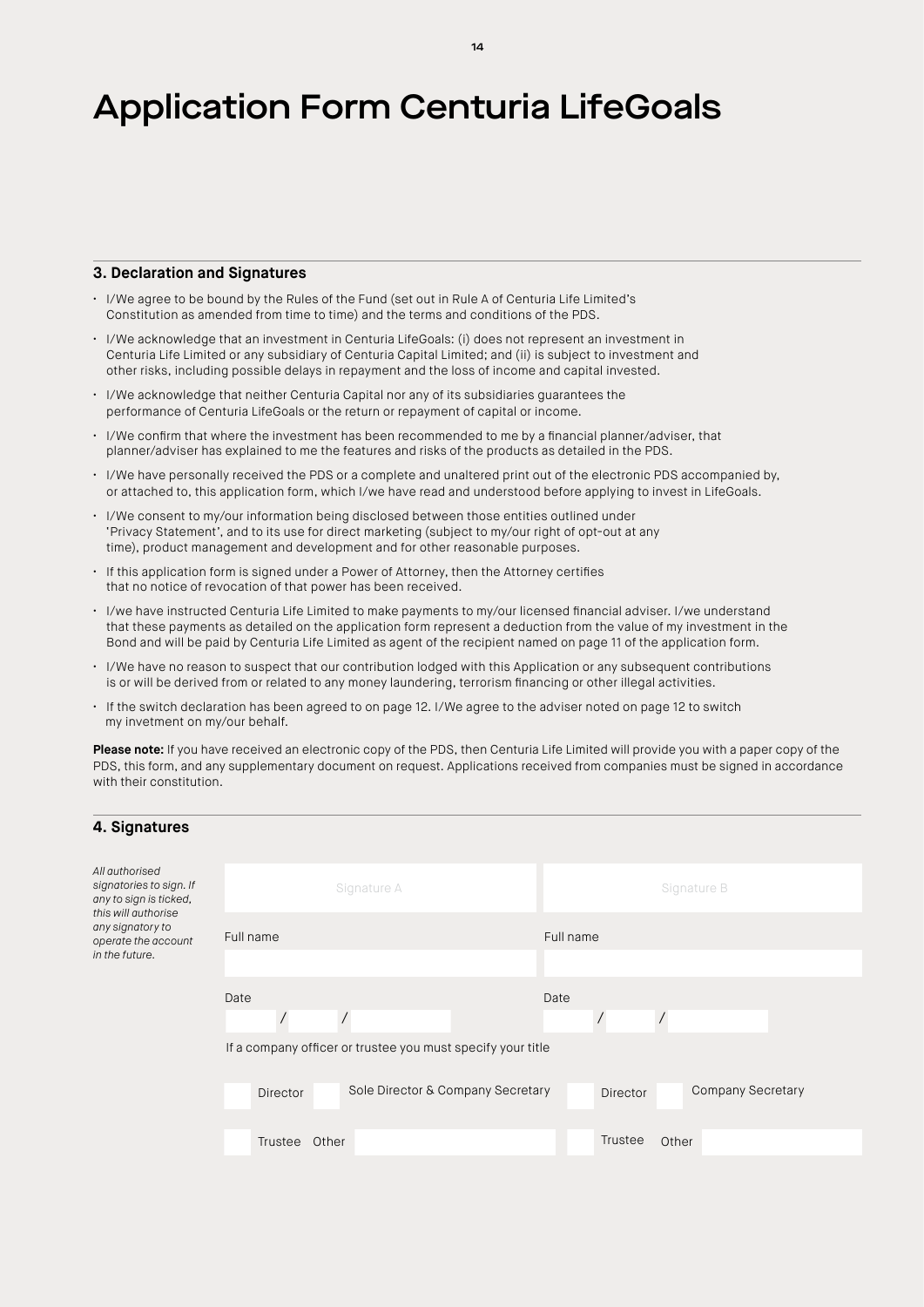# Identification Form 1 Individuals, Joint, Sole Trader

## Guide to completing this Application Form.

- Complete this form if your Investment Entity nominated on page 4 is an Individual, Joint or Sole Trader.
- Complete the form in pen using block letters and mark appropriate answers with a cross X or number
- Any queries please contact the Centuria Investor Services team on **1800 182 257**.

| <b>INVESTOR 1</b><br>(PERSONAL<br>DETAILS)                  | Title<br>Mr                        | Ms | <b>Mrs</b> | Dr | Miss        |     |          |                          |                          |
|-------------------------------------------------------------|------------------------------------|----|------------|----|-------------|-----|----------|--------------------------|--------------------------|
|                                                             | Surname                            |    |            |    |             |     |          | Date of birth            |                          |
|                                                             |                                    |    |            |    |             |     |          | $\overline{\phantom{a}}$ | $\sqrt{\phantom{a}}$     |
|                                                             | First Name(s)                      |    |            |    |             |     |          |                          |                          |
|                                                             | Residential address (Not a PO Box) |    |            |    |             |     |          |                          |                          |
|                                                             | Suburb                             |    |            |    | State       |     | Postcode | Country                  |                          |
|                                                             |                                    |    |            |    |             |     |          |                          |                          |
| Postal address (if<br>different to residential<br>address). | Postal address                     |    |            |    |             |     |          |                          |                          |
|                                                             | Suburb                             |    |            |    | State       |     | Postcode | Country                  |                          |
|                                                             |                                    |    |            |    |             |     |          |                          |                          |
|                                                             |                                    |    |            |    |             |     |          |                          |                          |
| Complete if you are<br>a sole trader.                       | Full business name                 |    |            |    |             | ABN |          |                          |                          |
|                                                             | Business address (Not a PO Box)    |    |            |    |             |     |          |                          |                          |
|                                                             |                                    |    |            |    |             |     |          |                          |                          |
|                                                             | Suburb                             |    |            |    | State       |     | Postcode | Country                  |                          |
|                                                             |                                    |    |            |    |             |     |          |                          |                          |
| <b>INVESTOR 2</b>                                           | Title                              |    |            |    |             |     |          |                          |                          |
| (PERSONAL<br>DETAILS)                                       | Mr                                 | Ms | Mrs        | Dr | <b>Miss</b> |     |          |                          |                          |
|                                                             | Surname                            |    |            |    |             |     |          | Date of birth            |                          |
|                                                             |                                    |    |            |    |             |     |          | $\overline{\phantom{a}}$ | $\overline{\phantom{a}}$ |
|                                                             | First Name(s)                      |    |            |    |             |     |          |                          |                          |
|                                                             | Residential address (Not a PO Box) |    |            |    |             |     |          |                          |                          |
|                                                             |                                    |    |            |    |             |     |          |                          |                          |
|                                                             | Suburb                             |    |            |    | State       |     | Postcode | Country                  |                          |
|                                                             |                                    |    |            |    |             |     |          |                          |                          |
| Postal address                                              | Postal address                     |    |            |    |             |     |          |                          |                          |
| (if different to<br>residential address).                   |                                    |    |            |    |             |     |          |                          |                          |
|                                                             | Suburb                             |    |            |    | State       |     | Postcode | Country                  |                          |
|                                                             |                                    |    |            |    |             |     |          |                          |                          |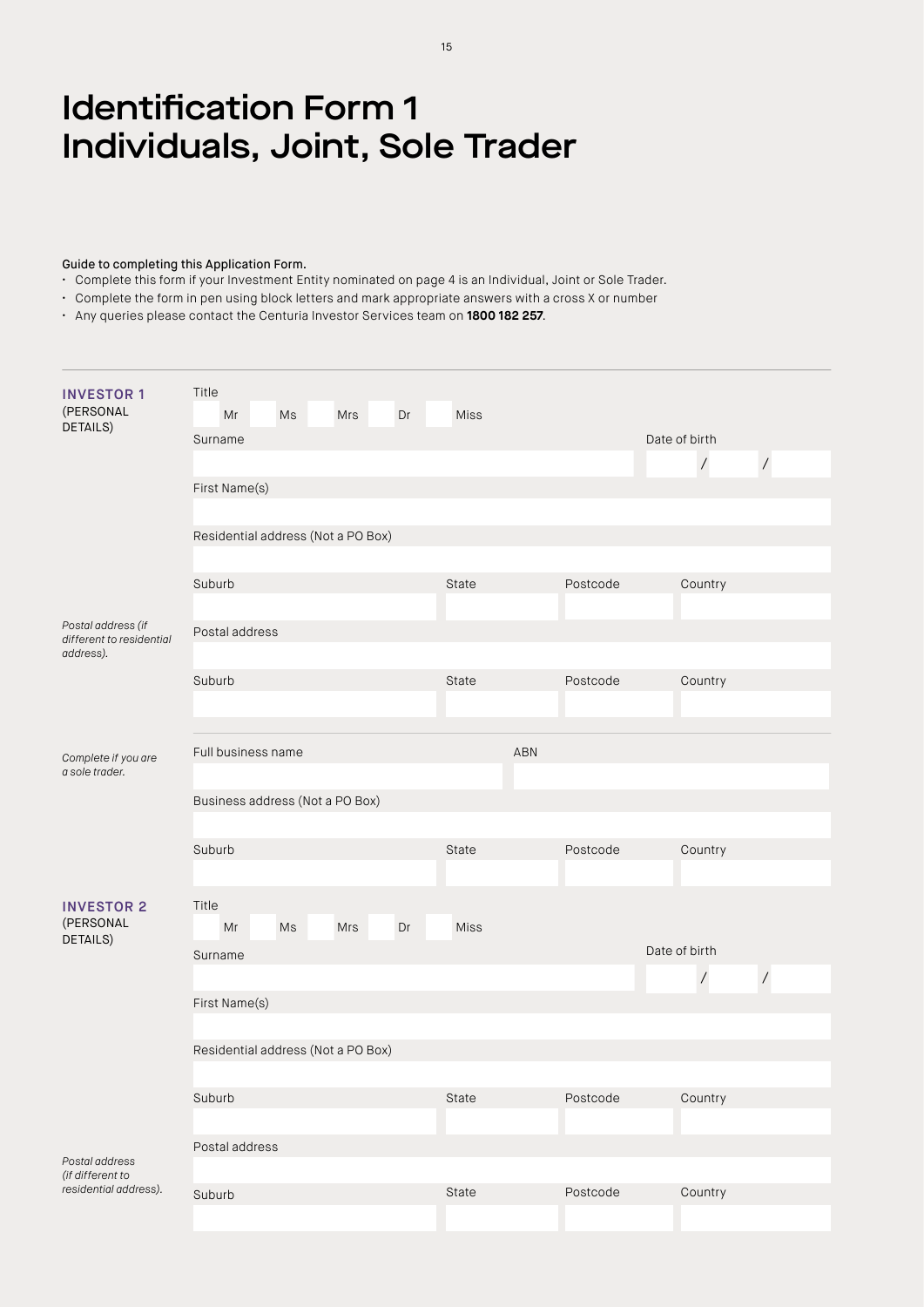# Identification Form 1 Individuals, Joint, Sole Trader

#### **Required identification documents**

(Minimum age for joint bond owners is 10 years. Where a bond owner is below 16 years of age, we require the identification documents of the parent or guardian who completed section 4, above).

Note: Certified copies of identification can be mailed, scanned or faxed.

A certified copy of current Drivers Licence or Passport, **or**

A certified copy of Birth Certificate **and**

A Tax Assessment (less than 12 months old), council rates notice or utilities provider account (less than 3 months old).

For other acceptable forms of identification, please call our **Investor Services Team on 1800 182 257.**

#### IMPORTANT:

This Identification Form is now complete. Please proceed to the Tax Information Form on page 27.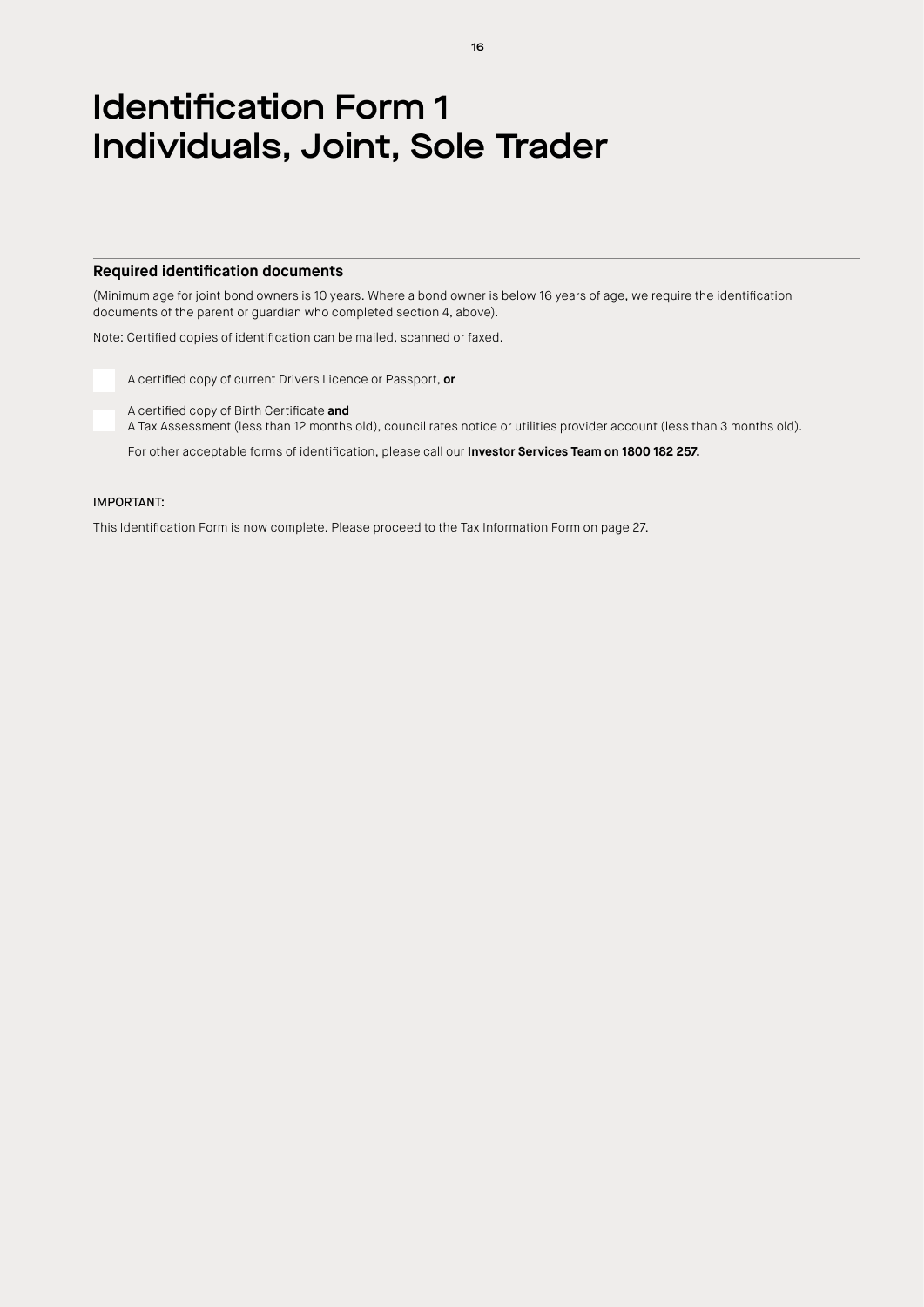# Identification Form 2 Australian Companies

#### Guide to completing this Application Form.

- Complete this form if your Investment Entity nominated on page 4 is an Australian Company.
- Complete the form in pen using BLOCK LETTERS and mark appropriate answers with a cross X or number.
- Any queries please contact the Centuria Investor Services team on **1800 182 257**

## SECTION 1 - AUSTRALIAN COMPANY DETAILS

| Section 1.1 - General Information |                                                                                              |       |            |         |  |  |  |  |
|-----------------------------------|----------------------------------------------------------------------------------------------|-------|------------|---------|--|--|--|--|
|                                   | Full name as registered by ASIC / Account designation                                        |       |            |         |  |  |  |  |
|                                   |                                                                                              |       |            |         |  |  |  |  |
|                                   | ACN / ABN                                                                                    |       | <b>TFN</b> |         |  |  |  |  |
|                                   |                                                                                              |       |            |         |  |  |  |  |
|                                   | Registered office address (Not a PO Box)                                                     |       |            |         |  |  |  |  |
|                                   |                                                                                              |       |            |         |  |  |  |  |
|                                   | Suburb                                                                                       | State | Postcode   | Country |  |  |  |  |
|                                   |                                                                                              |       |            |         |  |  |  |  |
|                                   | Principal place of business (if different from registered office) (PO Box is NOT acceptable) |       |            |         |  |  |  |  |
|                                   |                                                                                              |       |            |         |  |  |  |  |
|                                   | Suburb                                                                                       | State | Postcode   | Country |  |  |  |  |
|                                   |                                                                                              |       |            |         |  |  |  |  |
|                                   |                                                                                              |       |            |         |  |  |  |  |

## **Section 1.2 - Regulatory/Listing Details**

| Select any categories<br>which apply to the      | Regulated company (licensed by an Australian Commonwealth, State or Territory statutory regulator) |  |  |  |  |  |
|--------------------------------------------------|----------------------------------------------------------------------------------------------------|--|--|--|--|--|
| company and provide<br>the information           | Regulator name                                                                                     |  |  |  |  |  |
| requested.                                       | Licence details                                                                                    |  |  |  |  |  |
|                                                  | Australian listed company                                                                          |  |  |  |  |  |
|                                                  | Name of market/exchange                                                                            |  |  |  |  |  |
|                                                  | Majority-owned subsidiary of an Australian listed company                                          |  |  |  |  |  |
| Australian listed company name                   |                                                                                                    |  |  |  |  |  |
|                                                  |                                                                                                    |  |  |  |  |  |
| Section 1.3 - Company Type                       |                                                                                                    |  |  |  |  |  |
| Select ONE of the following<br>categories.       | Public<br>Proprietary                                                                              |  |  |  |  |  |
| <b>Section 1.4 - Directors</b>                   |                                                                                                    |  |  |  |  |  |
| Only needs to<br>be completed<br>for proprietary | How many directors are there?<br>Provide full name of each director below                          |  |  |  |  |  |
| companies.                                       | Full given name(s)<br>Surname                                                                      |  |  |  |  |  |
| 1.                                               |                                                                                                    |  |  |  |  |  |
| 2.                                               |                                                                                                    |  |  |  |  |  |
| 3.                                               |                                                                                                    |  |  |  |  |  |
| 4.                                               |                                                                                                    |  |  |  |  |  |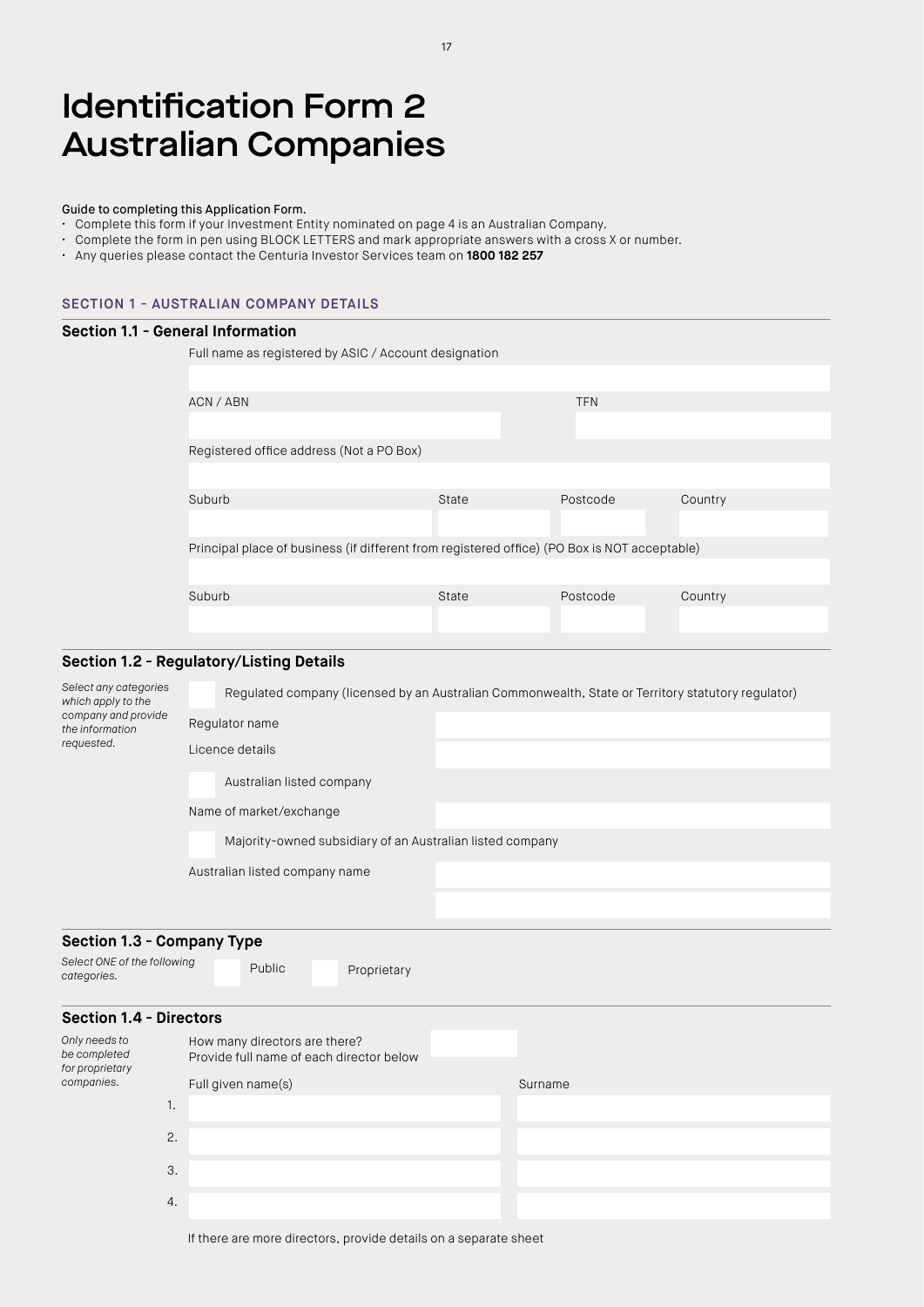# Identification Form 2 Australian Companies

#### **Section 1.5 - Beneficial Owners**

*Please provide the details for the individual(s) who ultimately own more than 25% of the company. If there aren't any, provide the name(s) of the individual(s) who directly or indirectly 'control' the company.* 

| <b>Beneficial Owner 1</b><br>Surname |       |          | Date of birth |                          |                          |
|--------------------------------------|-------|----------|---------------|--------------------------|--------------------------|
|                                      |       |          |               | $\sqrt{2}$               | $\overline{\phantom{a}}$ |
| First Name(s)                        |       |          |               |                          |                          |
|                                      |       |          |               |                          |                          |
| Residential address (Not a PO Box)   |       |          |               |                          |                          |
|                                      |       |          |               |                          |                          |
| Suburb                               | State | Postcode |               | Country                  |                          |
|                                      |       |          |               |                          |                          |
|                                      |       |          |               |                          |                          |
| <b>Beneficial Owner 2</b>            |       |          | Date of birth |                          |                          |
| Surname                              |       |          |               | $\overline{\phantom{a}}$ | $\prime$                 |
|                                      |       |          |               |                          |                          |
| First Name(s)                        |       |          |               |                          |                          |
|                                      |       |          |               |                          |                          |
| Residential address (Not a PO Box)   |       |          |               |                          |                          |
|                                      |       |          |               |                          |                          |
| Suburb                               | State | Postcode |               | Country                  |                          |
|                                      |       |          |               |                          |                          |
|                                      |       |          |               |                          |                          |
| <b>Beneficial Owner 3</b>            |       |          |               |                          |                          |
| Surname                              |       |          | Date of birth |                          |                          |
|                                      |       |          |               | $\overline{\phantom{a}}$ | $\prime$                 |
| First Name(s)                        |       |          |               |                          |                          |
|                                      |       |          |               |                          |                          |
| Residential address (Not a PO Box)   |       |          |               |                          |                          |
|                                      |       |          |               |                          |                          |
| Suburb                               | State | Postcode |               | Country                  |                          |
|                                      |       |          |               |                          |                          |
|                                      |       |          |               |                          |                          |
| <b>Beneficial Owner 4</b><br>Surname |       |          | Date of birth |                          |                          |
|                                      |       |          |               |                          | $\sqrt{\phantom{a}}$     |
|                                      |       |          |               | $\overline{\phantom{a}}$ |                          |
| First Name(s)                        |       |          |               |                          |                          |
| Residential address (Not a PO Box)   |       |          |               |                          |                          |
|                                      |       |          |               |                          |                          |
| Suburb                               |       |          |               |                          |                          |
|                                      | State | Postcode |               | Country                  |                          |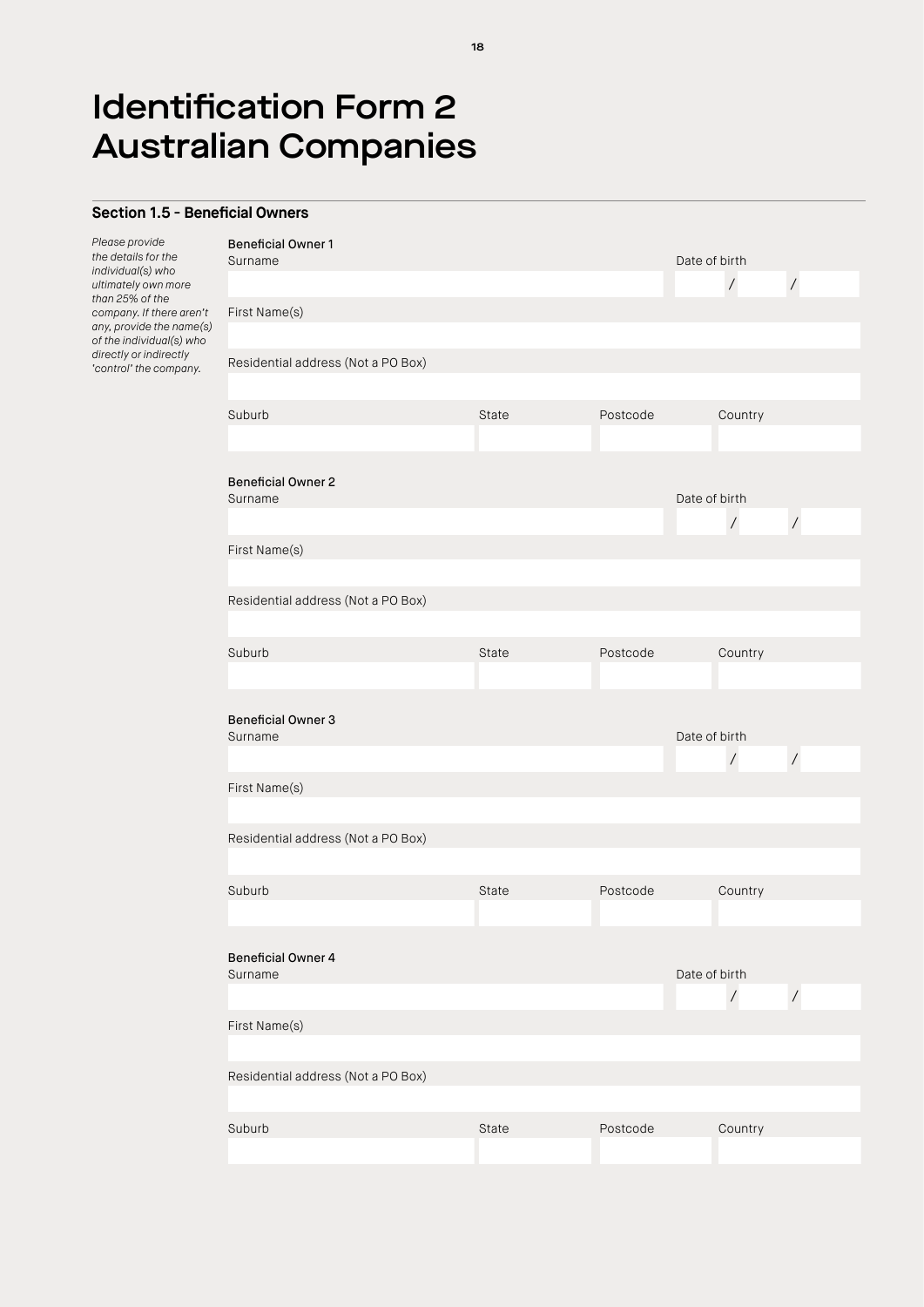# Identification Form 2 Australian Companies

## **Section 1.6 – Acceptable Company ID Documents**

A certified copy of the driver's licence OR passport for each beneficial owner of the company with a 25% or more ownership stake; and

A copy of the full ASIC extract of the company (the ASIC extract is used to verify that the beneficial owners listed on the form are correct).

Note: Certified copies of identification can be mailed, scanned or faxed.

#### IMPORTANT:

This Identification Form is now complete. Please proceed to the Tax Information Form on page 27.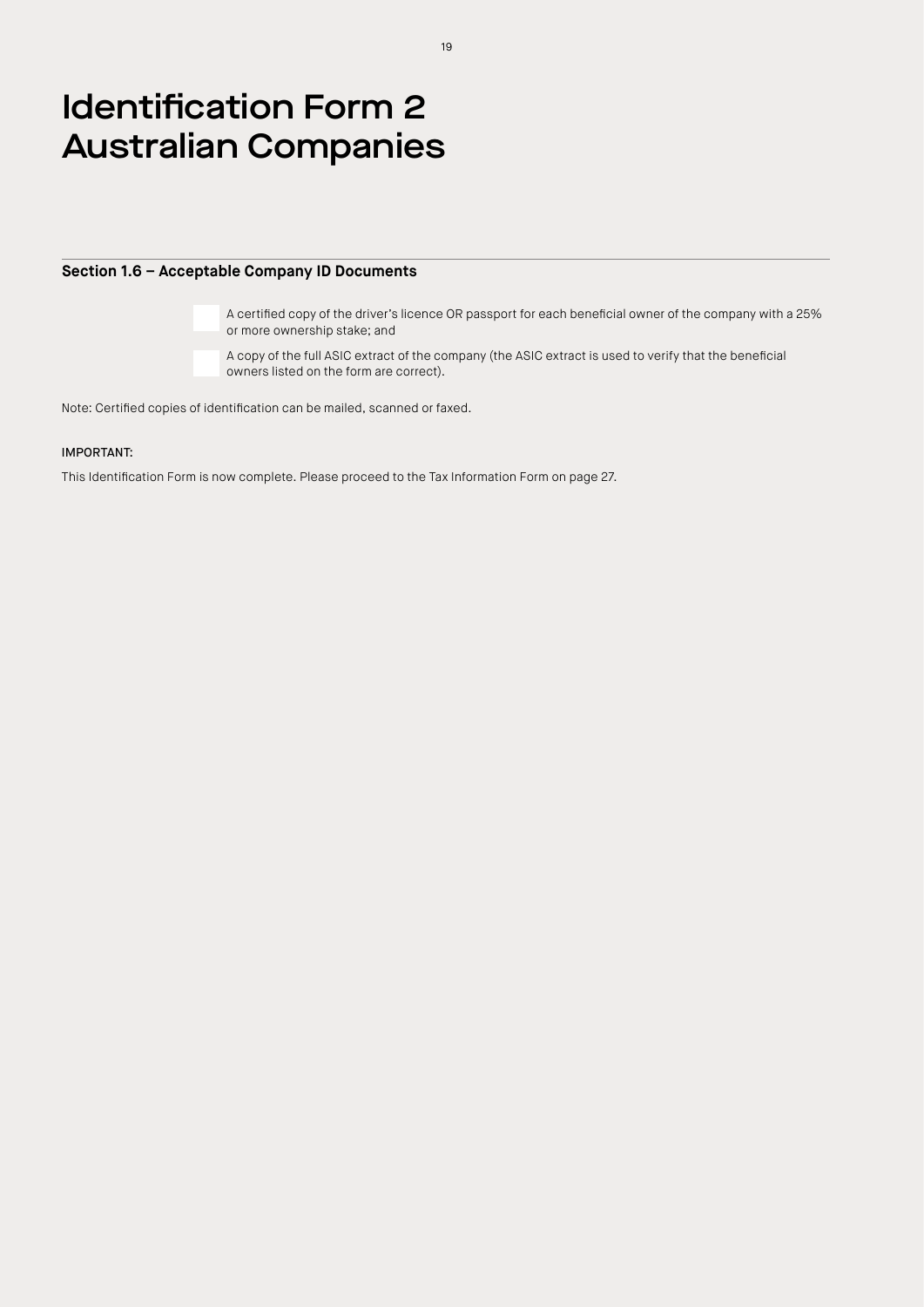#### **Guide to completing this Application Form.**

- Section 1 must be completed for all trusts; AND select and complete ONE of the following Sections for the trustee/s:
- Section 2 (applicable Sections) if selected trustee is an individual.
- Section 3 (applicable Sections) if selected trustee is an Australian Company.
- Complete the form in pen using BLOCK LETTERS and mark appropriate answers with a cross X or number.
- Any queries please contact the Centuria Investor Services team on **1800 182 257**.

## **Section 1 - Trust Details**

*General information.*

Full business name (if any)

Full name of trust

Country where trust established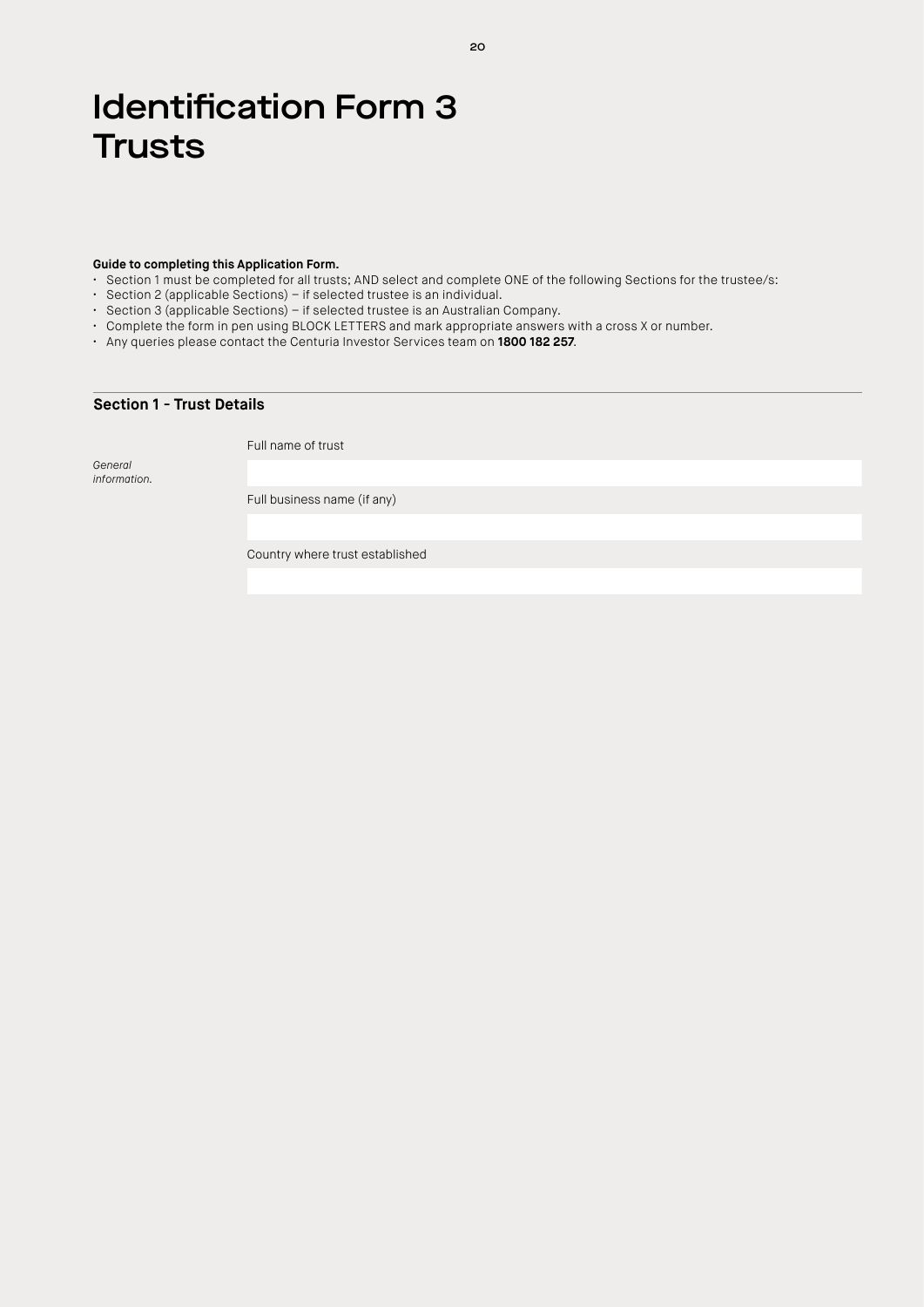| <b>Section 1.1 Unregulated Trusts</b>                                                                                          |                                                                                                       |                                                                                                                                                                                                    |          |                              |  |  |  |  |  |
|--------------------------------------------------------------------------------------------------------------------------------|-------------------------------------------------------------------------------------------------------|----------------------------------------------------------------------------------------------------------------------------------------------------------------------------------------------------|----------|------------------------------|--|--|--|--|--|
| Type of unregulated<br>trust (select only ONE<br>of the following trust<br>types and provide<br>the information<br>requested). | Type of Unregulated Trust                                                                             | Family Trust<br>Unit Trust<br><b>Testamentary Trust</b>                                                                                                                                            |          |                              |  |  |  |  |  |
|                                                                                                                                |                                                                                                       | Other, please specify                                                                                                                                                                              |          |                              |  |  |  |  |  |
|                                                                                                                                |                                                                                                       | Beneficial Owner(s) of the Trust (Individual(s) that directly or indirectly control the trust e.g. Appointer).<br>If there are more beneficial owners, please provide details on a separate sheet. |          |                              |  |  |  |  |  |
|                                                                                                                                | First Name(s)                                                                                         | Surname                                                                                                                                                                                            |          | Date of birth                |  |  |  |  |  |
|                                                                                                                                |                                                                                                       |                                                                                                                                                                                                    |          |                              |  |  |  |  |  |
|                                                                                                                                | Residential address (Not a PO Box)                                                                    |                                                                                                                                                                                                    |          |                              |  |  |  |  |  |
|                                                                                                                                | Suburb                                                                                                | State                                                                                                                                                                                              | Postcode | Country                      |  |  |  |  |  |
|                                                                                                                                |                                                                                                       | Settlor name (Not required if the settlor is deceased or the material asset contribution to the trust by<br>the settlor at the time the trust was established was less than \$10,000)              |          |                              |  |  |  |  |  |
|                                                                                                                                | First Name(s)                                                                                         | Surname                                                                                                                                                                                            |          | Date of birth                |  |  |  |  |  |
|                                                                                                                                |                                                                                                       |                                                                                                                                                                                                    |          | $\overline{1}$<br>$\sqrt{2}$ |  |  |  |  |  |
|                                                                                                                                | Residential address (Not a PO Box)                                                                    |                                                                                                                                                                                                    |          |                              |  |  |  |  |  |
|                                                                                                                                | Suburb                                                                                                | <b>State</b>                                                                                                                                                                                       | Postcode | Country                      |  |  |  |  |  |
|                                                                                                                                |                                                                                                       |                                                                                                                                                                                                    |          |                              |  |  |  |  |  |
|                                                                                                                                | <b>Beneficiary details</b>                                                                            |                                                                                                                                                                                                    |          |                              |  |  |  |  |  |
|                                                                                                                                | membership of a class, please provide details of the<br>class. (e.g. family members of named person). | If the trust identifies the beneficiaries by reference to                                                                                                                                          |          |                              |  |  |  |  |  |
|                                                                                                                                | How many beneficiaries are there?                                                                     |                                                                                                                                                                                                    |          |                              |  |  |  |  |  |
|                                                                                                                                |                                                                                                       | Provide full name of each beneficiary below;                                                                                                                                                       |          |                              |  |  |  |  |  |
|                                                                                                                                | Full given name(s)                                                                                    | Surname                                                                                                                                                                                            |          |                              |  |  |  |  |  |
|                                                                                                                                | 1.                                                                                                    |                                                                                                                                                                                                    |          |                              |  |  |  |  |  |
|                                                                                                                                | 2.                                                                                                    |                                                                                                                                                                                                    |          |                              |  |  |  |  |  |
|                                                                                                                                | 3.                                                                                                    |                                                                                                                                                                                                    |          |                              |  |  |  |  |  |
|                                                                                                                                | 4.                                                                                                    |                                                                                                                                                                                                    |          |                              |  |  |  |  |  |
|                                                                                                                                | 5.                                                                                                    |                                                                                                                                                                                                    |          |                              |  |  |  |  |  |
|                                                                                                                                |                                                                                                       | If there are more beneficiaries, provide details on a separate sheet.                                                                                                                              |          |                              |  |  |  |  |  |

> Go to Type of Trustee, Section 2.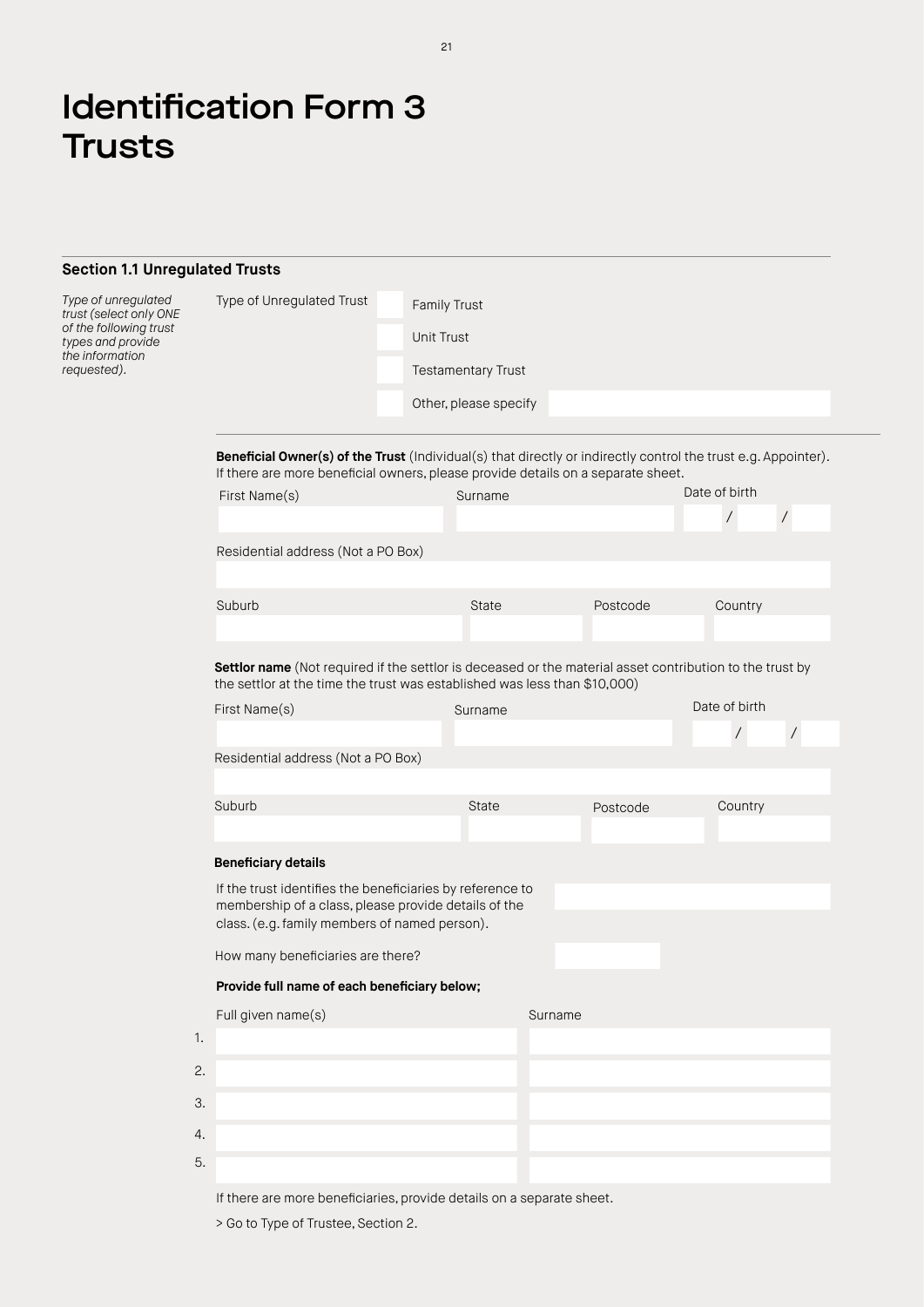## **Section 2 - Type of Trustees**

*Type of trustee to the trust (select only ONE of the following trustee types and provide the information requested).*

Type of Trustee Individual(s)

 > Go to Section 2.1. Company > Go to Section 3.

## **Section 2.1 - Trustee Details**

| How many trustees are there?                                         |              |          |                          |                          |
|----------------------------------------------------------------------|--------------|----------|--------------------------|--------------------------|
| <b>TRUSTEE 1</b>                                                     |              |          |                          |                          |
| Full given name(s)                                                   | Surname      |          | Date of birth            |                          |
|                                                                      |              |          | Τ                        | $\overline{ }$           |
| Residential address of individual trustee (PO Box is NOT acceptable) |              |          |                          |                          |
|                                                                      |              |          |                          |                          |
| Suburb                                                               | State        | Postcode | Country                  |                          |
|                                                                      |              |          |                          |                          |
|                                                                      |              |          |                          |                          |
| <b>TRUSTEE 2</b>                                                     |              |          |                          |                          |
| Full given name(s)                                                   | Surname      |          | Date of birth            |                          |
|                                                                      |              |          | $\overline{ }$           | $\overline{\phantom{a}}$ |
| Residential address of individual trustee (PO Box is NOT acceptable) |              |          |                          |                          |
|                                                                      |              |          |                          |                          |
| Suburb                                                               | State        | Postcode | Country                  |                          |
|                                                                      |              |          |                          |                          |
|                                                                      |              |          |                          |                          |
| <b>TRUSTEE 3</b>                                                     |              |          |                          |                          |
| Full given name(s)                                                   | Surname      |          | Date of birth            |                          |
|                                                                      |              |          | $\overline{\phantom{a}}$ | $\overline{ }$           |
| Residential address of individual trustee (PO Box is NOT acceptable) |              |          |                          |                          |
|                                                                      |              |          |                          |                          |
| Suburb                                                               | <b>State</b> | Postcode | Country                  |                          |
|                                                                      |              |          |                          |                          |
|                                                                      |              |          |                          |                          |

- Regulated trust with a company as trustee - go to Section 3 on page 23.

- Regulated trust with individual trustee(s) - this Identification Form is now complete. Please proceed to the Tax Information Form on page 25.

- Unregulated trust with a company as trustee go to Section 3 on page 23.
- Unregulated trust with individual trustee(s) this Identification Form is now complete. Please proceed to the Verification Requirements on page 25 and complete the Tax Status Declaration form on page 27.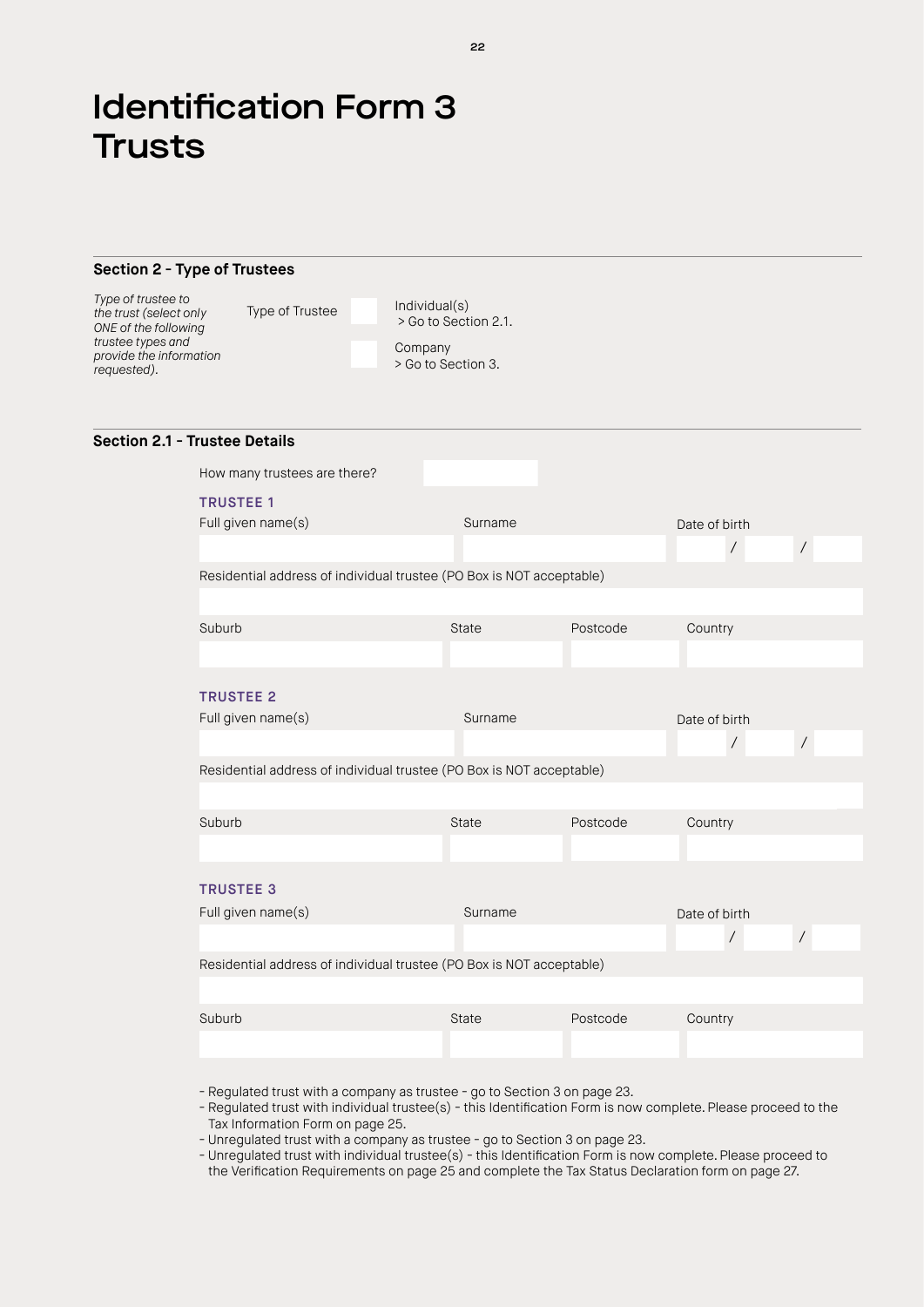#### **Section 3 Company details (to be completed if trustee is a company)**

#### **Section 3.1 - General information**

| Full registered name                                            |              |          |         |
|-----------------------------------------------------------------|--------------|----------|---------|
|                                                                 |              |          |         |
| ACN or other registration number                                |              |          |         |
|                                                                 |              |          |         |
| Registered office address (Not a PO Box)                        |              |          |         |
|                                                                 |              |          |         |
| Suburb                                                          | <b>State</b> | Postcode | Country |
|                                                                 |              |          |         |
| Principal place of business (if any) (PO Box is NOT acceptable) |              |          |         |
|                                                                 |              |          |         |
| Suburb                                                          | <b>State</b> | Postcode | Country |
|                                                                 |              |          |         |
|                                                                 |              |          |         |

## **Section 3.2 - Regulatory/Listing Details**

| Select any categories |
|-----------------------|
| which apply to the    |
| company and provide   |
| the information       |
| requested.            |

Regulated company (licensed by an Australian Commonwealth, State or Territory statutory regulator) Regulator name

Licence details

Australian listed company

Name of market/exchange

Majority-owned subsidiary of an Australian listed company

Australian listed company name

## **Section 3.3 - Company type**

*Select ONE of the following categories.*

Public Proprietary

## *Only needs to be completed for proprietary companies.* How many directors are there? Provide full name of each director below Full given name(s) Surname If there are more directors, provide details on a separate sheet. 1. 2. 3. 4. **Section 3.4 - Directors**

#### **IMPORTANT:** This Identification Form is now complete.

- Unregulated trusts with a Company trustee - continue to Section 3.5.

- Regulated trusts - proceed to the Tax Status Information Form on page 27.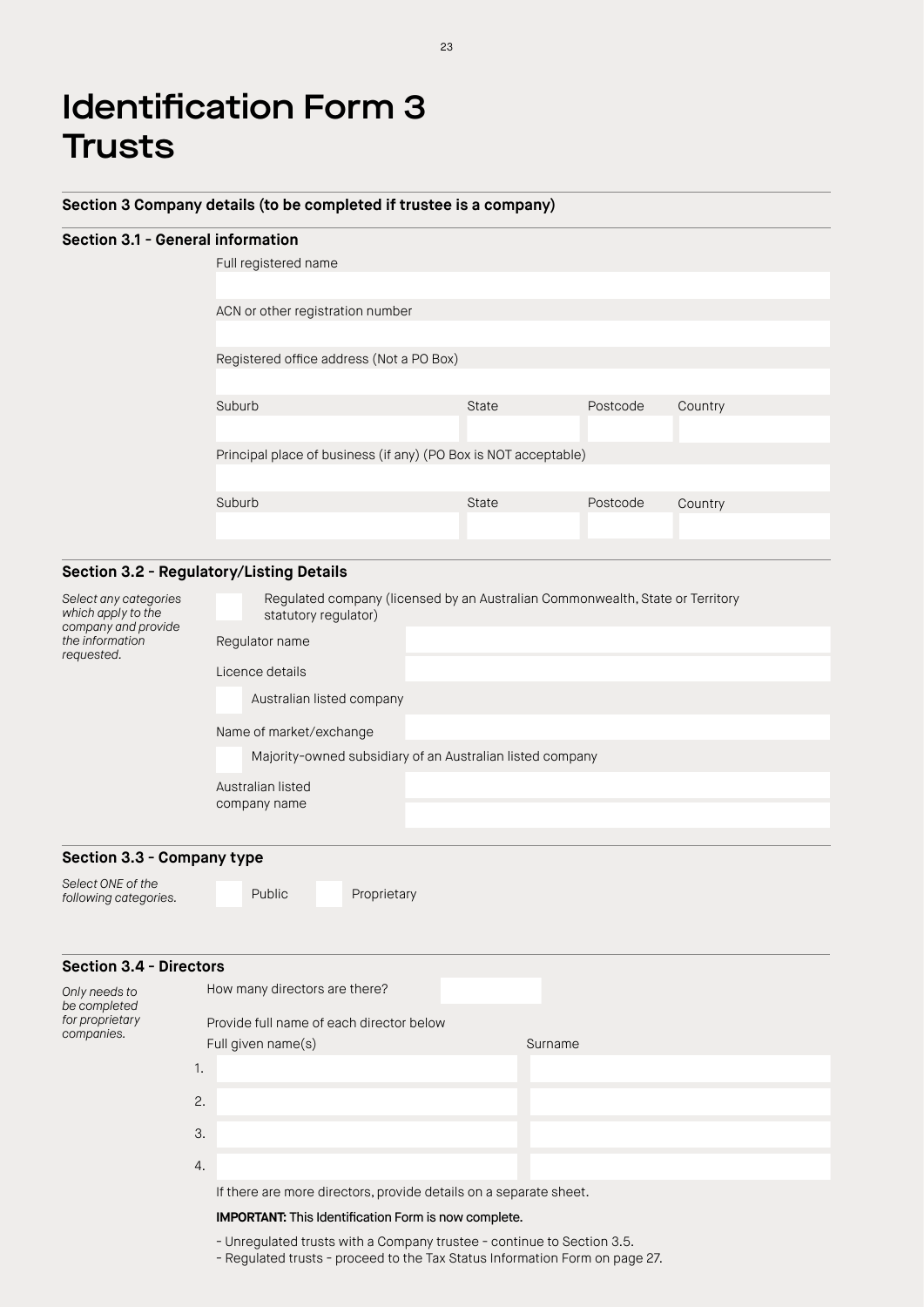#### **Section 3.5 - Company details**

*Please provide the details for the individual(s) who ultimately own more than 25% of the company. If a beneficial owner is a company. If there aren't any, provide the names of the individual(s) who directly or indirectly 'control' the company. This Section is not required for companies that marked a box in Section 3.2.*

|  |  | <b>BENEFICIAL OWNER</b> |
|--|--|-------------------------|

| <b>BENEFICIAL OWNER 1</b>          |       |          |
|------------------------------------|-------|----------|
| Surname                            |       |          |
|                                    |       |          |
| First Name(s)                      |       |          |
|                                    |       |          |
| Residential address (Not a PO Box) |       |          |
|                                    |       |          |
| Suburb                             | State | Postcode |
|                                    |       |          |
|                                    |       |          |
| <b>BENEFICIAL OWNER 2</b>          |       |          |
| Surname                            |       |          |
|                                    |       |          |
| First Name(s)                      |       |          |
|                                    |       |          |
| Residential address (Not a PO Box) |       |          |
|                                    |       |          |
| Suburb                             | State | Postcode |
|                                    |       |          |
| <b>BENEFICIAL OWNER 3</b>          |       |          |
| Surname                            |       |          |
|                                    |       |          |
| First Name(s)                      |       |          |
|                                    |       |          |
| Residential address (Not a PO Box) |       |          |
|                                    |       |          |
| Suburb                             | State | Postcode |
|                                    |       |          |
|                                    |       |          |

## **Section 3.6 – Acceptable Company ID Documents**

Attach a certified copy of:

The driver's licence OR passport for each beneficial owner completed in Section 3.5. See Section 4.2 for acceptable alternative ID options for individual trustees.

A **copy** of the ASIC extract of the company OR a certified copy of the Certificate of Registration.

**IMPORTANT:** This Identification Form is now complete. Please proceed to the Tax Status Declaration Form on page 27.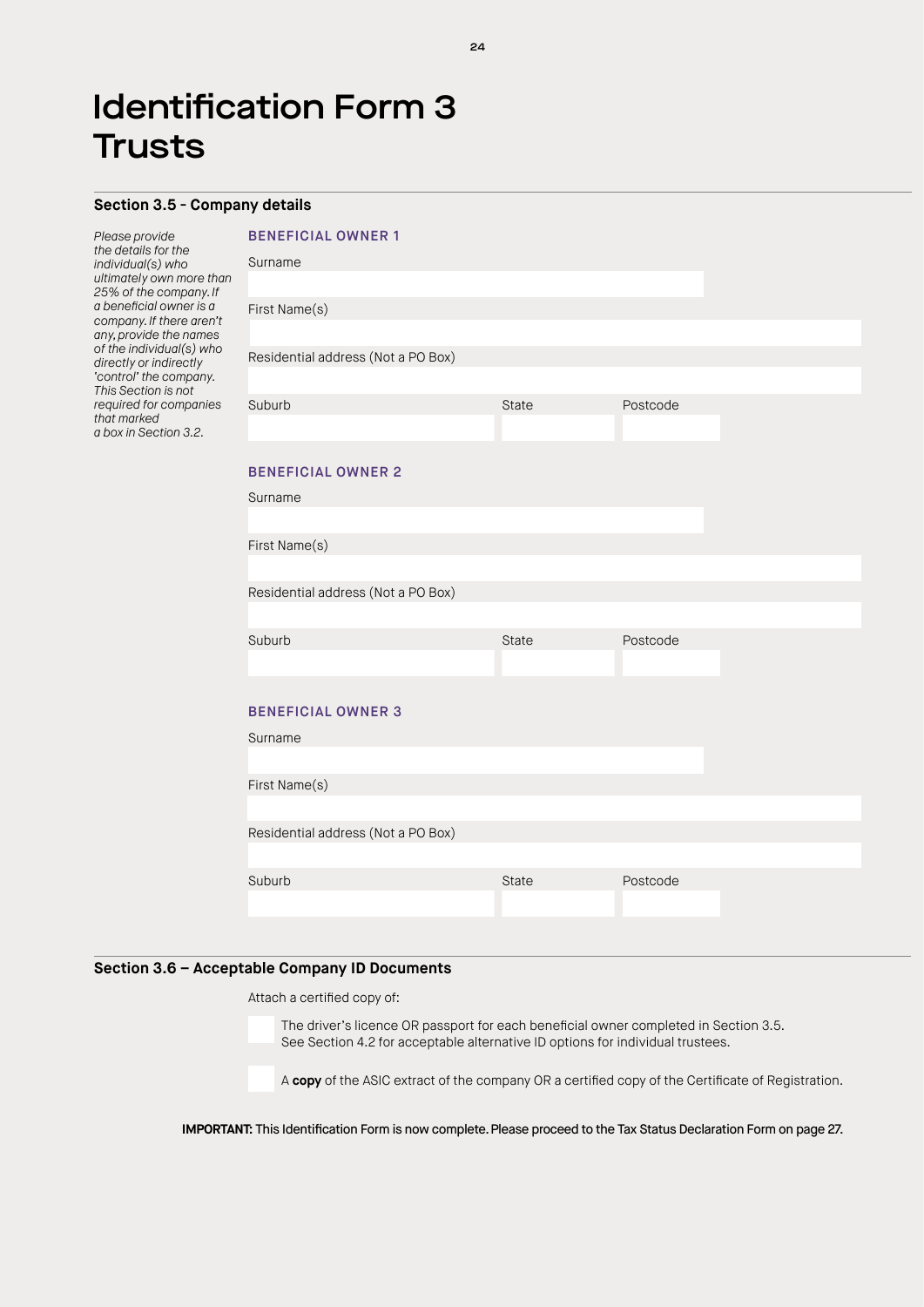#### **Section 4 - Verification Requirements - Unregulated Trusts only**

#### **Section 4.1 - Verification of the Trust - Unregulated Trusts only**

If the trust is an Unregulated Trust selected in Section 1.1, OR the trust does not have an ABN:

25

#### **In order to verify the trust the following is**

A certified copy of the Trust Deed **or;**

**If not reasonably available** a certified extract of the Trust Deed. Extracts of Trust Deeds must include

the name of the Trust, Trustees, Beneficiaries, Settlor/s and Appointers (where applicable). Documents that are written in a language that is not English must be accompanied by an English translation prepared by an accredited translator.

## **Section 4.2 - Individual Trustee Identification Documents – Unregulated Trusts only (certified copies required)**

A certified copy of acceptable identification documents are required for ALL of the following:

ALL Beneficial Owner(s) listed in Section 1.3;

The Settlor listed in Section 1.3 (if any); **and**

ONE Trustee listed in Section 2.1 (if any)

#### **Section 4.2.1 – Acceptable primary ID documents**

Select ONE option from this Section only

*Complete Section 4.2.1 (or if the individual does not own a document from Section 4.2.1, then complete either Section 4.2.2 or 4.2,3).*

Australian State/Territory driver's licence containing a photograph of the person;

Australian passport (a passport that has expired within the preceding 2 years is acceptable);

Card issued under a State or Territory for the purpose of proving a person's age containing a photograph of the person; or

Foreign passport or similar travel document containing a photograph and the signature of the person.\*

**\*** Documents that are written in a language that is not English must be accompanied by an English translation prepared by an accredited translator.

**IMPORTANT:** This Identification Form is now complete.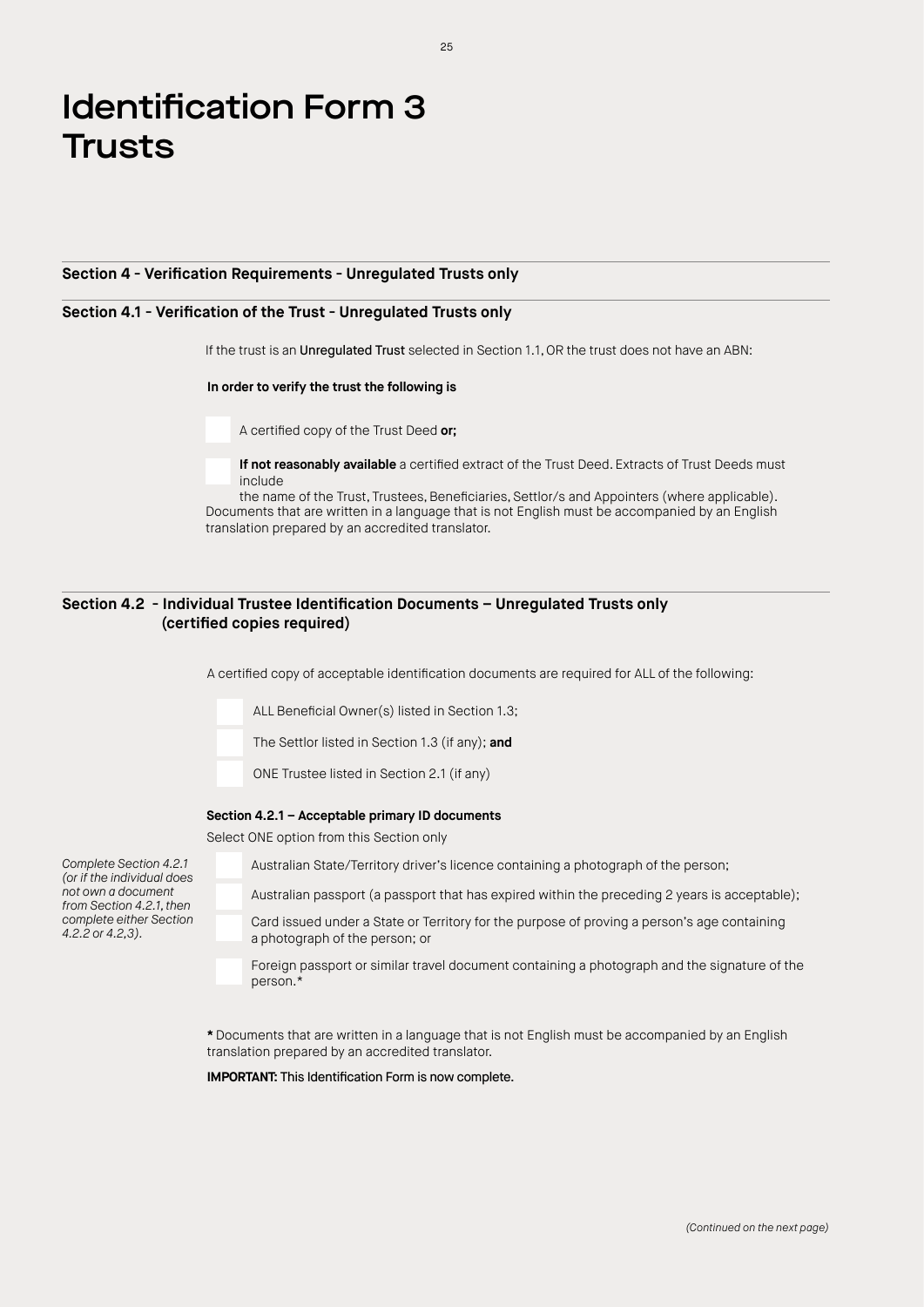*Complete Section 4.2.1 (or if the individual does not own a document from Section 4.2.1, then complete either Section 4.2.2 or 4.2,3).*

#### **Section 4.2.2 – Acceptable secondary ID documents – should only be completed if the individual does not own a document from Section 4.2.1**

Select ONE option from this section

Australian birth certificate;

Australian citizenship certificate;

Pension card issued by Centrelink; or

Health card issued by Centrelink.

AND ONE option from this section

A document issued by the Commonwealth or a State or Territory within the preceding 12 months that records the provision of financial benefits to the individual and which contains the individual's name and residential address;

A document issued by the Australian Taxation Office within the preceding 12 months that records a debt payable by the individual to the Commonwealth (or by the Commonwealth to the individual), which contains the individual's name and residential address. Block out the TFN on the certified copy of this document; or

A document issued by a local government body or utilities provider within the preceding three months which records the provision of services to that address or to that person (the document must contain the individual's name and residential address).

#### **Section 4.2.3 – Acceptable foreign ID documents\* – should only be completed if the individual does not own a document from Section 4.2.1**

ONE document from this Section must be presented

Foreign driver's licence that contains a photograph of the person in whose name it is issued and the individual's date of birth; and

National ID card issued by a foreign government containing a photograph and a signature of the person in whose name the card was issued.

**Important:** Please attach an original or a certified, legible copy of the original ID documentation used to verify the individual trustee (and any required translation).

**\*** Documents that are written in a language that is not English must be accompanied by an English translation prepared by an accredited translator.

**IMPORTANT:** This Identification Form is now complete.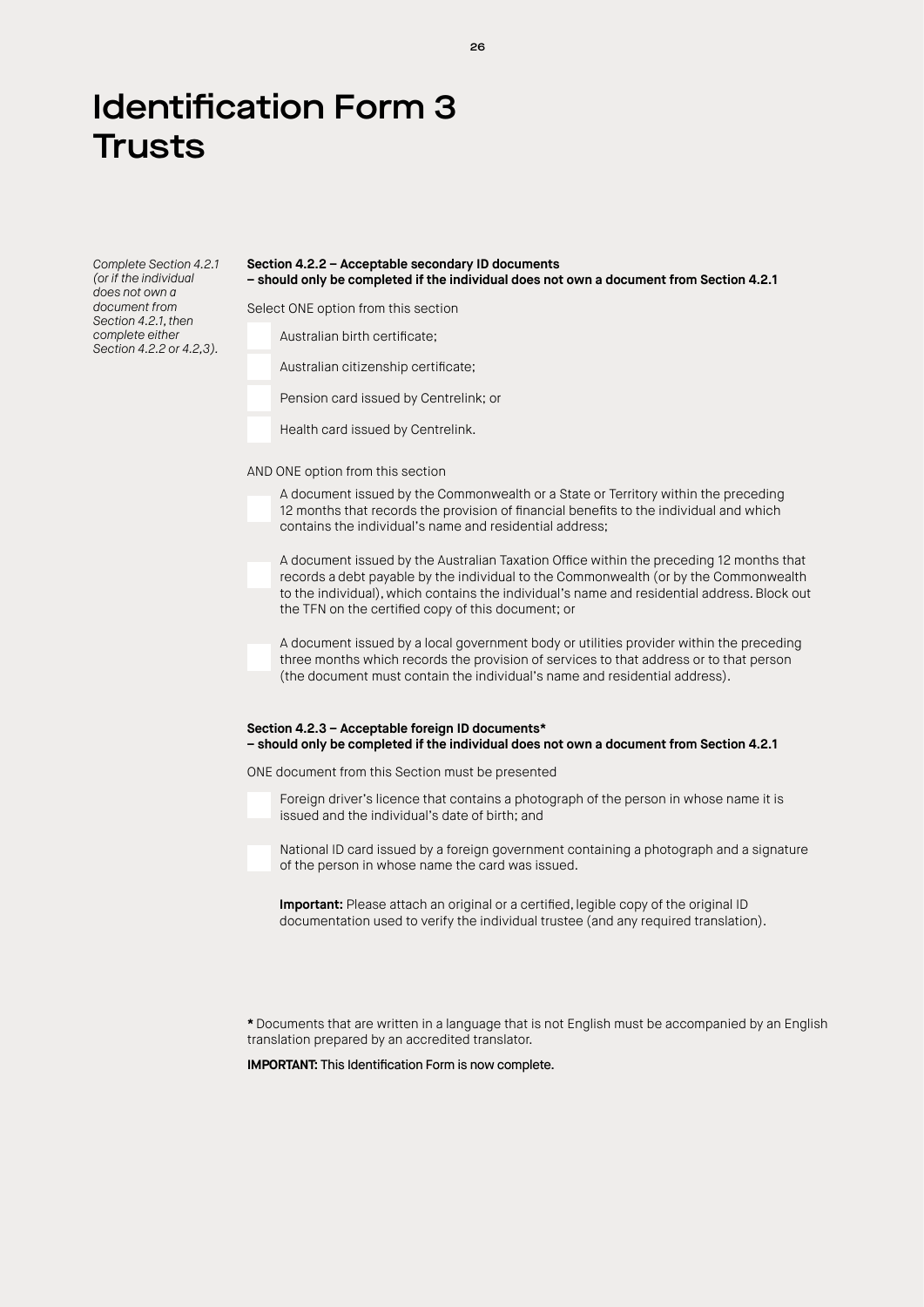# Tax Information Form

#### Why you need to complete this form.

The *Foreign Account Tax Compliance Act* (*FATCA*) and Common Reporting Standard (CRS) are regulatory requirements that aim to deter tax evasion by US and other foreign taxpayers. The Australian and many other foreign Governments (through their tax offices) have an agreement which means that reporting financial institutions are required to collect and report to the Australian Taxation Office (ATO) certain information about the tax residency of account holders. The ATO shares this information with the tax authorities of other jurisdictions. For more information, visit www.ato.gov.au

For any general enquiries, please contact Centuria Life Limited, however for any specific advice on how to complete the form, please consult a legal or accounting professional.

#### What if more than one person is applying?

Each individual investor will need to complete this form.

#### **Individual investors need to complete the form below**

| <b>Investor Name</b>                                                                                    | <b>Investor Name</b>                                                                                    |  |  |  |  |
|---------------------------------------------------------------------------------------------------------|---------------------------------------------------------------------------------------------------------|--|--|--|--|
|                                                                                                         |                                                                                                         |  |  |  |  |
| Are you a tax resident of a country<br>other than Australia or a US citizen                             | Are you a tax resident of a country<br>other than Australia or a US citizen                             |  |  |  |  |
| Yes - you will need to complete an AEOI form<br>located at lifegoals.centuria.com.au/forms<br><b>No</b> | Yes - you will need to complete an AEOI form<br>located at lifegoals.centuria.com.au/forms<br><b>No</b> |  |  |  |  |
| Are you a politically exposed person?                                                                   | Are you a politically exposed person?                                                                   |  |  |  |  |
| Yes                                                                                                     | Yes                                                                                                     |  |  |  |  |
| <b>No</b>                                                                                               | <b>No</b>                                                                                               |  |  |  |  |
| <b>Investor Name</b>                                                                                    | <b>Investor Name</b>                                                                                    |  |  |  |  |
|                                                                                                         |                                                                                                         |  |  |  |  |
| Are you a tax resident of a country<br>other than Australia or a US citizen                             | Are you a tax resident of a country<br>other than Australia or a US citizen                             |  |  |  |  |
| Yes - you will need to complete an AEOI form                                                            | Yes - you will need to complete an AEOI form                                                            |  |  |  |  |
| located at lifegoals.centuria.com.au/forms<br><b>No</b>                                                 | located at lifegoals.centuria.com.au/forms<br><b>No</b>                                                 |  |  |  |  |
| Are you a politically exposed person?                                                                   | Are you a politically exposed person?                                                                   |  |  |  |  |
| <b>Yes</b>                                                                                              | Yes                                                                                                     |  |  |  |  |
| <b>No</b>                                                                                               | <b>No</b>                                                                                               |  |  |  |  |
| Entity investors need to complete the form below                                                        |                                                                                                         |  |  |  |  |

#### Yes — you will need to complete an AEOI form located at lifegoals.centuria.com.au/forms Yes — you will need to complete an AEOI form located at lifegoals.centuria.com.au/forms No – proceed to question 2 No – proceed to next section 1. Are you a company or trust? 2. Are you a financial institution?

AEOI Form is the Automatic Exchange of Information Self Certification Form which records your Tax Residency in accordance with the Foreign Tax Compliance Act (FATCA) and the Common Reporting Standard (CRS). Where indicated above, you can access this form at lifegoals.com.au/forms.

#### **Politically Exposed Persons**

To assist us with complying with AML/CTF laws we require you to disclose whether you (or any of your beneficial owners) are a Politically Exposed Person ('PEP'). A PEP is an individual who holds a prominent public position or function in a government body or an international organisation in Australia or overseas. This definition also extends to their immediate family members and close associates. Examples include a Head of State, Country or Government, a Government Minister, or equivalent senior politician. A PEP also includes immediate family members of a person referred to above, including spouse, de facto partner, child, and a child's spouse or a parent. A close associate of a PEP, i.e. any individual who is known to have joint beneficial ownership of a legal arrangement or entity is also considered to be a PEP. Where you identify as a PEP, we may request additional information from you.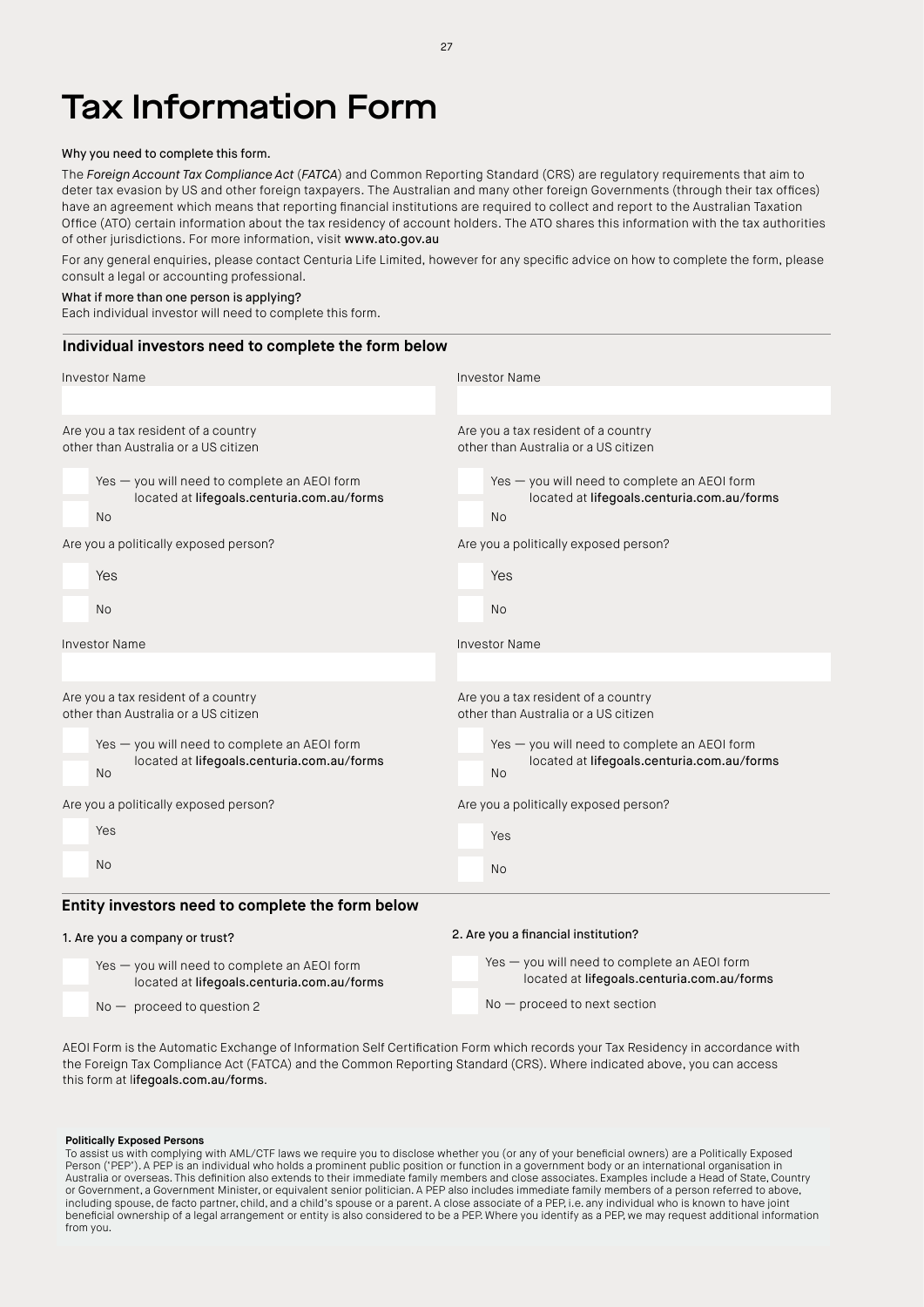# Direct Debit Authority Form Centuria LifeGoals

- Complete the form in pen using BLOCK LETTERS and mark appropriate answers with a cross X or number.
- Any queries please contact the Centuria Investor Services team on **1800 182 257**.
- This for is only available for initial investments less than \$500,000. If your investment is greater than \$500,000 please use BPAY or EFT available on page 2.

| Part 1                                                           | Bond Number - if you are an existing investor |  |                       |  |  |
|------------------------------------------------------------------|-----------------------------------------------|--|-----------------------|--|--|
| These details are found<br>on your investment<br>correspondence. |                                               |  |                       |  |  |
|                                                                  | Account Name / Investment Entity              |  |                       |  |  |
| <b>Part 2 - Bank Details</b>                                     |                                               |  |                       |  |  |
| Initial Investment                                               | <b>Account Name</b>                           |  |                       |  |  |
|                                                                  |                                               |  |                       |  |  |
|                                                                  | Financial Institution                         |  |                       |  |  |
|                                                                  |                                               |  |                       |  |  |
|                                                                  | <b>BSB Number</b>                             |  | <b>Account Number</b> |  |  |
|                                                                  |                                               |  |                       |  |  |
| Regular<br><b>Investment Plan</b>                                | Same as Initial Investment Direct Debit       |  |                       |  |  |
|                                                                  | <b>Account Name</b>                           |  |                       |  |  |
|                                                                  | Financial Institution                         |  |                       |  |  |
|                                                                  |                                               |  |                       |  |  |
|                                                                  | <b>BSB Number</b>                             |  | <b>Account Number</b> |  |  |
|                                                                  |                                               |  |                       |  |  |

#### **Part 3 - Declaration and authorisation**

The Applicant requests and authorises Centuria Life Limited ABN 79 087 649 054 AFSL 230 867 ('CLL') through its own financial institution and registry provider, for funds to be debited from the nominated account for any amount CLL has deemed payable by the Applicant. This debit charge will be made through the Bulk Electronic Clearing System (BECS) from the nominated account and the Applicant acknowledges this direct debit arrangement is subject to the terms and conditions of the Direct Debit Request Service Agreement outlined on page 55 of the PDS. By signing and/or providing CLL with a valid instruction in respect to this Direct Debit Request, the Applicant has understood and agreed to the terms and conditions governing the debit arrangements between the Applicant and CLL as set out in this request and in the Direct Debit Request Service Agreement. The Applicant authorises CLL to act in accordance with the Applicant's instructions and acknowledges that these instructions supersede and have priority over all previous instructions in respect to the Applicant's Investment. All bank account signatories must sign.

| All authorised<br>signatories to sign. If<br>any to sign is ticked,<br>this will authorise any<br>signatory to operate<br>the account in the<br>future. | Signature A      |                                                             | Signature B |                 |       |                          |  |
|---------------------------------------------------------------------------------------------------------------------------------------------------------|------------------|-------------------------------------------------------------|-------------|-----------------|-------|--------------------------|--|
|                                                                                                                                                         | Full name        |                                                             | Full name   |                 |       |                          |  |
|                                                                                                                                                         |                  |                                                             |             |                 |       |                          |  |
|                                                                                                                                                         | Date             |                                                             | Date        |                 |       |                          |  |
|                                                                                                                                                         |                  |                                                             |             |                 |       |                          |  |
|                                                                                                                                                         |                  | If a company officer or trustee you must specify your title |             |                 |       |                          |  |
|                                                                                                                                                         | <b>Director</b>  | Sole Director & Company Secretary                           |             | <b>Director</b> |       | <b>Company Secretary</b> |  |
|                                                                                                                                                         | Other<br>Trustee |                                                             |             | Trustee         | Other |                          |  |